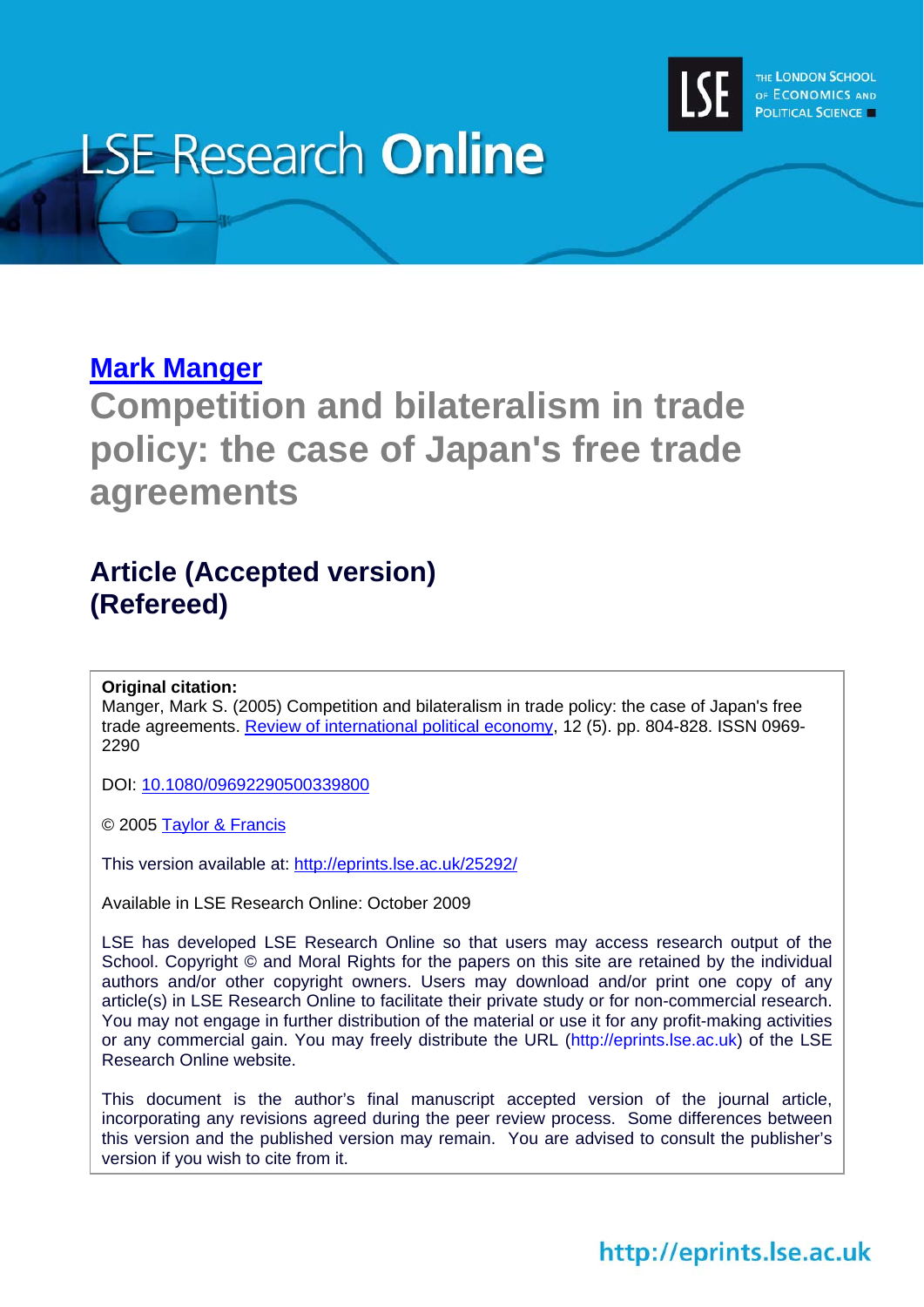## Competition and Bilateralism in Trade Policy: the Case of Japan's Free Trade Agreements

Mark S. Manger Department of Kovgtpc kqpcnT grc kqpu London School of Economics

(10119 words including references and notes)

Why do major economic powers seek more and more free trade agreements (FTAs) with smaller partners? Recently, Japan has joined the bandwagon by signing its first bilateral FTA. The decision, highly contested domestically, represents a sea change in Japanese trade policy and a challenging case for theories of regionalism. This paper lays out a theoretical appraisal for why more and more industrialized countries join FTAs with emerging markets and illustrates the argument with an analysis of the Japanese case. The paper argues that foreign direct investment (FDI) changes the incentives for states in favour of preferential trade agreements. Increased FDI and shifts in multinational firm strategies increase flows of intermediate goods. As a result, firms lobby their home governments to bolster their competitive position by signing preferential agreements. Yet, FTAs also discriminate against firms from third parties, motivating them to lobby for defensive agreements.

The qualitative case studies show how NAFTA discriminates against Japanese FDI in Mexico. As a result, firms began to lobby the Japanese trade bureaucracy, changing the perception of key policymakers who developed a strategy of pursuing preferential trade agreements in the Asia Pacific region, as shown in a case study of the initiative for an FTA with Thailand.

Keywords: regional economic cooperation; Japan; free trade agreements; multinational corporations; NAFTA; foreign direct investment

Published in *Review of International Political Economy* 12 (5) 2005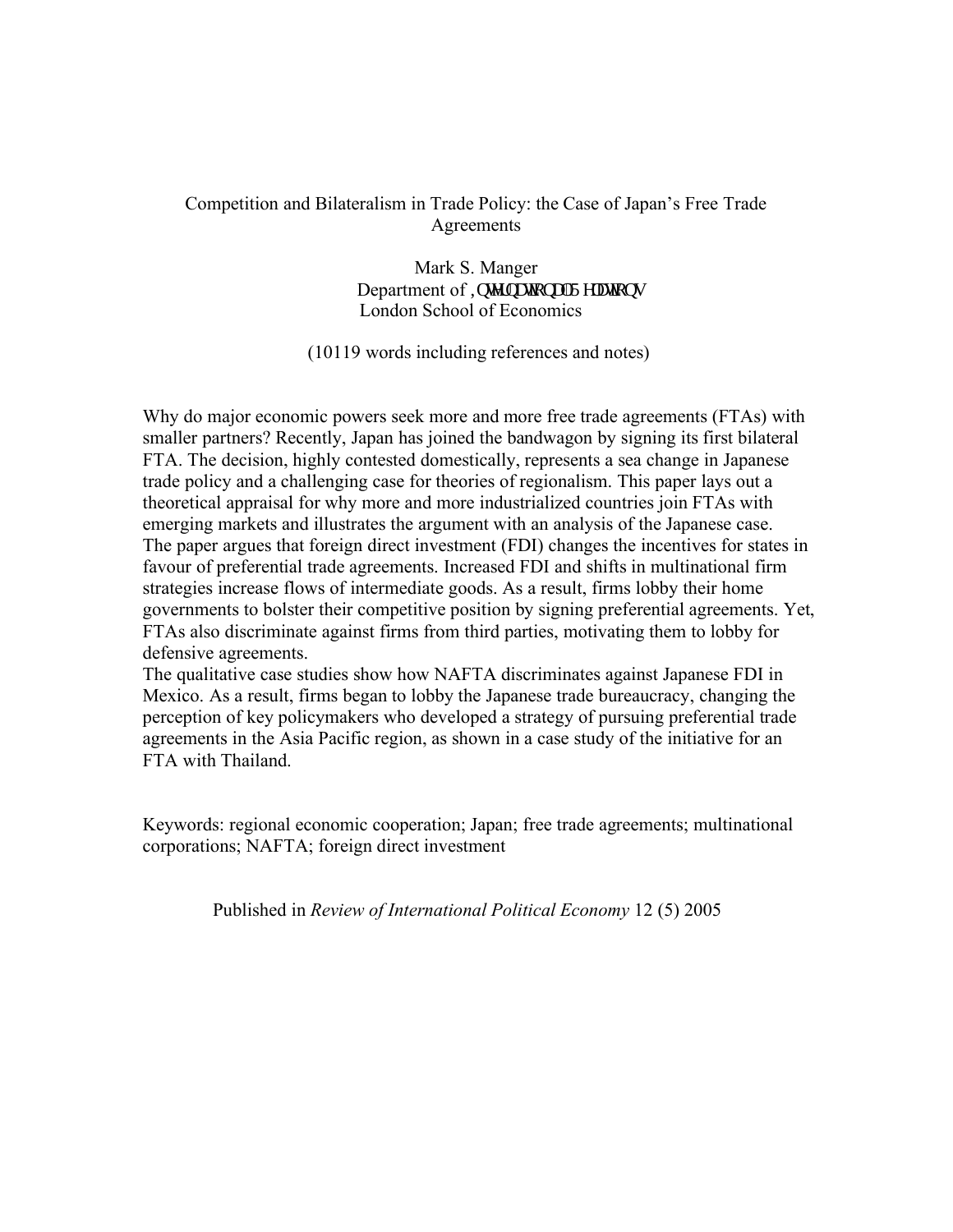Competition and Bilateralism in Trade Policy: the Case of Japan's Free Trade Agreements

### Introduction

During the past ten years, regional and bilateral free trade agreements (FTAs) have proliferated rapidly. The WTO counts more than 250 regional trade arrangements, over half of them signed in the last ten years.<sup>1</sup> Recently, Japan has joined the bandwagon. After adhering to a multilateralist trade policy for over four decades, it concluded its first bilateral free trade agreements (FTAs): the Japan-Singapore Economic Partnership Agreement (JSEPA), signed in January 2003, followed by the Japan-Mexico FTA in September 2004 and a 'basic accord' with the Philippines in November 2004. Negotiations with South Korea, Thailand and Malaysia are underway. The decision to pursue preferential agreements for trade and investment, intensely contested domestically, represents a sea change for Japanese trade policy.

Japan's policy shift is puzzling for several reasons. Scholars have argued that countries seek FTAs to protect export markets when other countries are concluding preferential agreements, especially when multilateral negotiations are stalled (Mansfield and Reinhardt, 2003; Zissimos and Vines, 2000). Yet as markets, countries like Thailand and Mexico are of minor importance, with a respective share of four and one per cent of total Japanese exports.<sup>2</sup> Even if the argument of a stalled WTO holds, these countries cannot supplant the US, EU, China and Taiwan that buy 80 per cent of Japanese merchandise exports.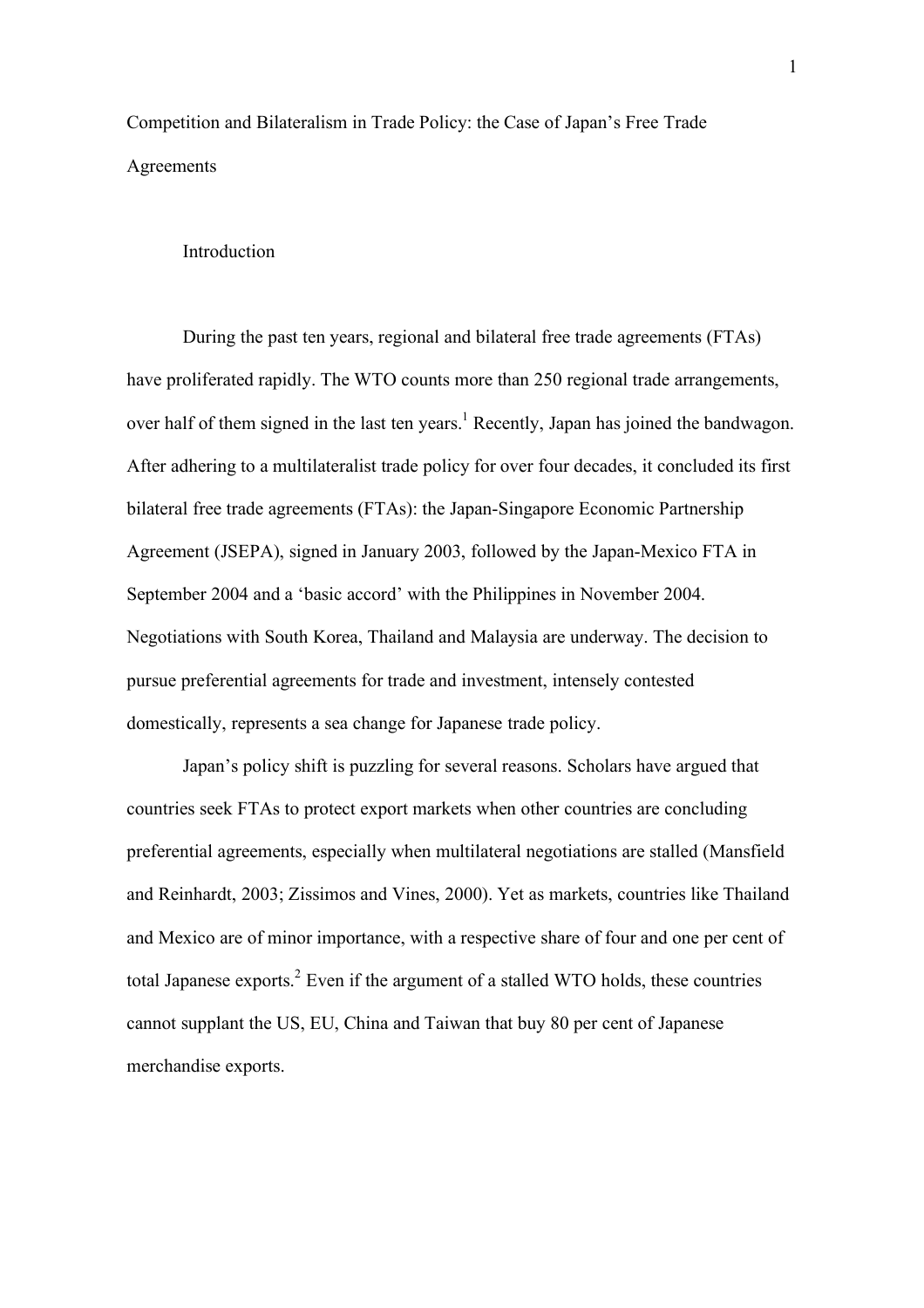The small size of partner economies also casts doubt on potential welfare gains, a second argument made to explain the popularity of FTAs (Baier and Bergstrand, 2004). Urata and Kiyota (2003) use a computable general equilibrium model to estimate the effects of a regional FTA encompassing Japan, Korea, China, Taiwan, Hong Kong and ASEAN (excluding Brunei and Myanmar) on national income and trade patterns. Yet even their most optimistic scenario predicts an added GDP growth of only 0.05 per cent for Japan.

Japanese government officials offer a third rationale for FTAs: to boost the liberalization of the protected agricultural sector in Japan.<sup>3</sup> In the two existing agreements, however, agriculture was mostly excluded. Indeed, some observers now acknowledge that agricultural reform is a precondition and not a reason for FTAs (Hatakeyama, 2003a; Yamashita, 2004).

So why did Japan begin to seek bilateral agreements in recent years? This article argues that Japan's pursuit of FTAs is representative of a broad trend in international economic relations: it reflects the growing importance of foreign direct investment (FDI) and the sharing of production across borders. FDI changes the incentives for states regarding preferential trade agreements, motivating them to pursue bilateral options in addition to multilateral negotiations. Yet, with the increasing internationalization of production, bilateral agreements also threaten to discriminate against firms from third parties, motivating them to lobby for defensive agreements. According to the argument advanced in this article, Japanese firms with vertically integrated operations in the host country emerge as key supporters of FTAs, in particular when their profits are under threat from FTAs signed by other countries.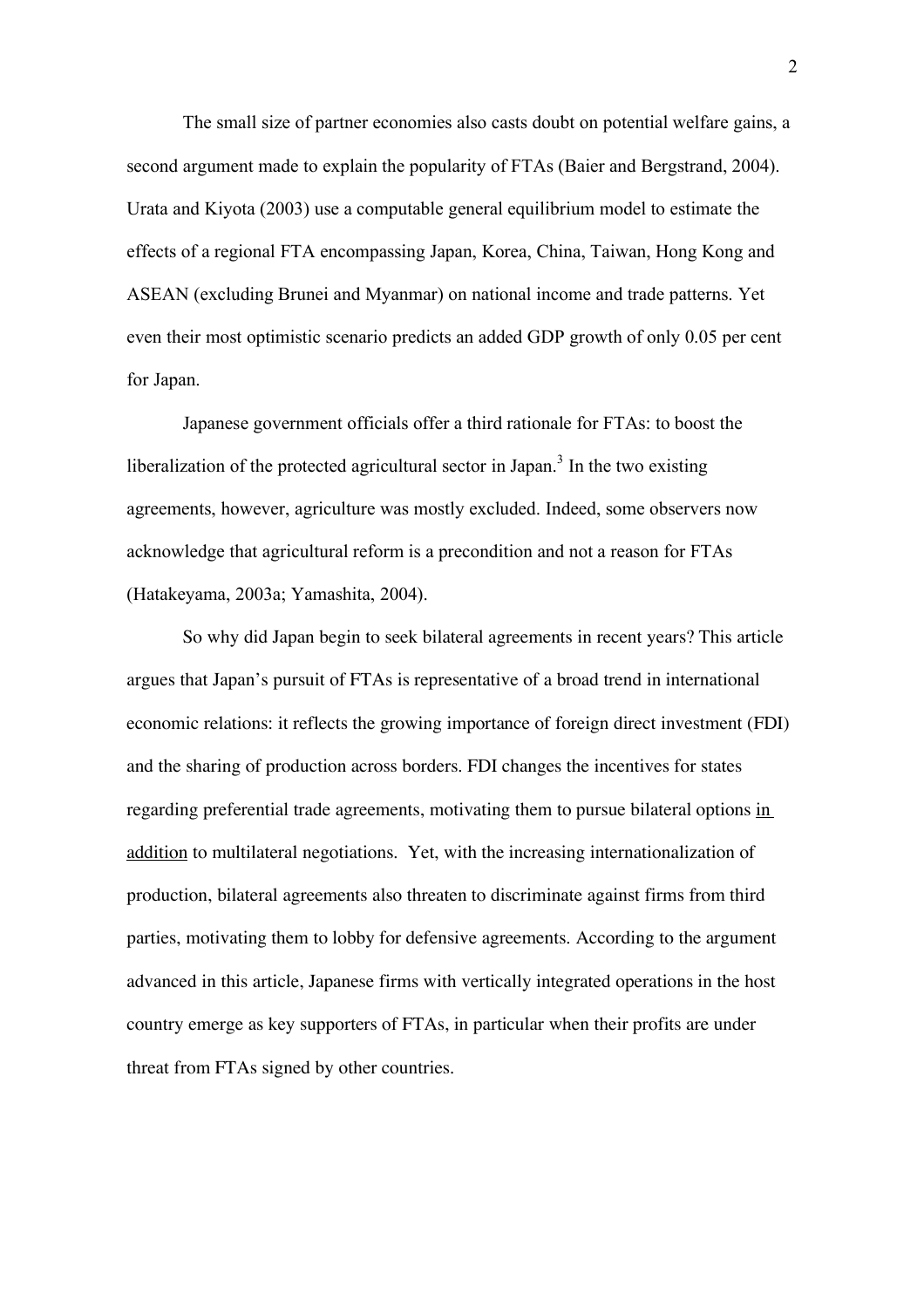In this sense, the explanation given in this paper also differs from recent accounts of the Japanese FTA policy that attribute most of the initiative to Japanese trade bureaucrats (Krauss, 2003; Ogita, 2003). Trade bureaucrats did matter, I argue, but primarily when responding to pressure from interest groups, especially Japanese firms with overseas investment. The logic of this argument is illustrated with two case studies: the Japan-Mexico FTA, a defensive reaction against NAFTA, and the Japanese initiative for an FTA with Thailand, a proactive measure.

For two reasons, the Japanese FTA initiatives are challenging cases for the argument. First, compared to the US and European countries, Japan lags in the central measure of international production-sharing: vertical intra-industry trade,<sup>4</sup> or trade in similar goods of different levels of capital-intensity, with regional trade partners (Fukao, et al., 2003). Second, Japan has a notoriously strong agricultural lobby (George Mulgan, 1999) that should make bilateral agreements with developing countries particularly difficult to achieve. If it can be shown that despite these counteracting factors, lobbying by these Japanese firms was crucial in motivating Japanese policymakers to pursue FTA, then this offers strong support for the central claim of this study.

The aim is not to provide a fully-fledged alternative to existing theories of regionalism. Governments conclude trade agreements for various political reasons, most importantly to support allies (Gowa and Mansfield, 1993; Gowa, 1995). Any FTA, however, will have distributive effects with implications for domestic interest groups, who either support or oppose such deals. I seek to demonstrate that a theory remains incomplete if it does not take the political interests into account that emerge with the increasing importance of FDI. Other factors, such as slow progress in the GATT/WTO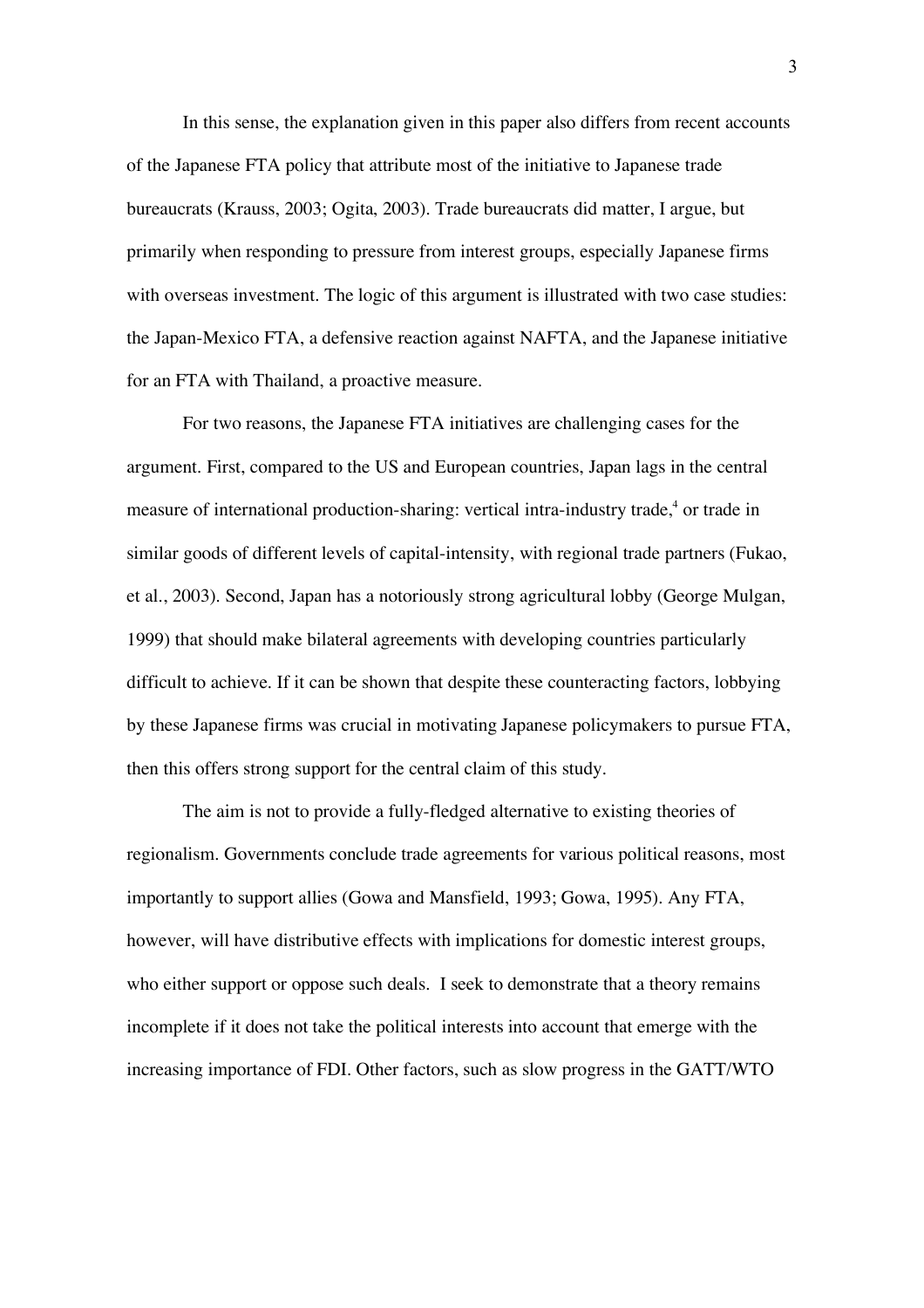and weak regional institutions may have contributed to a change in Japanese trade policy, as argued by Ravenhill (2003), but since they were as valid in the early 1990s as now, they offer little insight into why Japanese policy changed only recently. To provide evidence for this interpretation, this study analyses the sequence of events through process-tracing, (King, et al., 1994: 85-7, 225-28) based on interviews with policymakers in government and industry, newspaper articles, and secondary sources.

The article is organized as follows. The next section provides a brief overview of Japan's trade policy initiatives in the Asia Pacific since 1989. Section three examines existing theories of regionalism in the field of International Political Economy and finds that they cannot fully account for the Japanese case. An alternative view is offered in section four. Section five analyzes the effects of NAFTA that led Japanese policymakers to consider FTAs; section six the initiative for an FTA with Thailand and the possibility of a competition with China. Section seven concludes.

## From APEC to Economic Partnership Agreements

During most of the 1990s, Japan's regional trade policy initiatives were limited to the Asia Pacific Economic Cooperation (APEC), an intergovernmental forum intended to liberalize trade and investment around the Pacific Rim. Originating in an initiative of the Ministry of International Trade and Industry,<sup>5</sup> Australia put forth the official proposal (Berger, 1999; Ravenhill, 1998). While the forum received considerable political and scholarly attention (Beeson and Jayasuriya, 1998; English, 1999; Gallant and Stubbs, 1997; Ravenhill, 2000; Terada, 1998), its weak legalization (Kahler, 2000) and lack of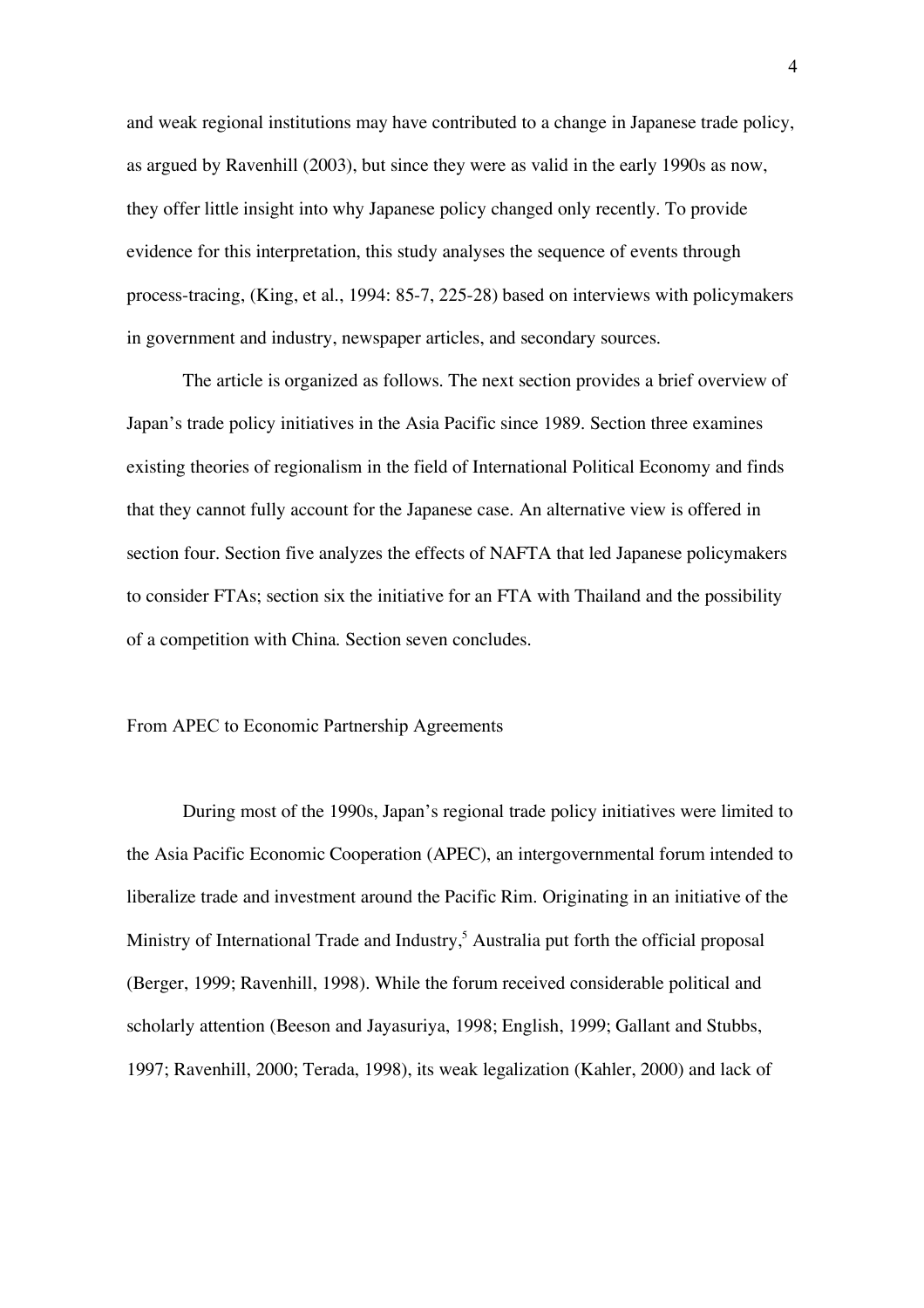credible commitment mechanisms made trade and investment liberalization difficult to achieve. Although the 1994 APEC summit in Bogor declared the goals of free trade in the region by 2010 for developed and 2020 for developing countries, the proposed unilateral liberalization skirted domestically sensitive sectors. In consequence, the 1994 'Individual Action Plans' and the 1997 initiative for an 'early voluntary sector liberalization' (EVSL) foundered on a divergence of interests: under domestic pressure, the Japanese government was unable to commit to an opening of its agricultural market, while the US insisted on reciprocal concessions (Ravenhill, 2000).

As the 'altruistic liberalization'<sup>6</sup> within APEC failed, other countries around the Pacific Rim began to sign formal free trade agreements. In response, by 1998, both the Ministry of Foreign Affairs (MOFA) and MITI began to study regional trade agreements as a serious policy option. Surprisingly, the first proposal for an FTA with Japan did not come from an Asian neighbour, but from Mexico. However, Singapore became the partner in the first actual agreement, for domestic political and tactical reasons outlined below. So far, all Japanese FTA initiatives have followed a similar pattern: first a study by a bilateral, tri-sectoral commission of governments, academics and business, then working level dialogues, followed by actual negotiations at the level of Ministries. As of 2005, Japan is seeking FTAs with Thailand, Malaysia, South Korea and the Philippines. In all cases, a fierce political struggle has ensued, allowing for a comparison of the merits of theories of regionalism in the light of the Japanese case.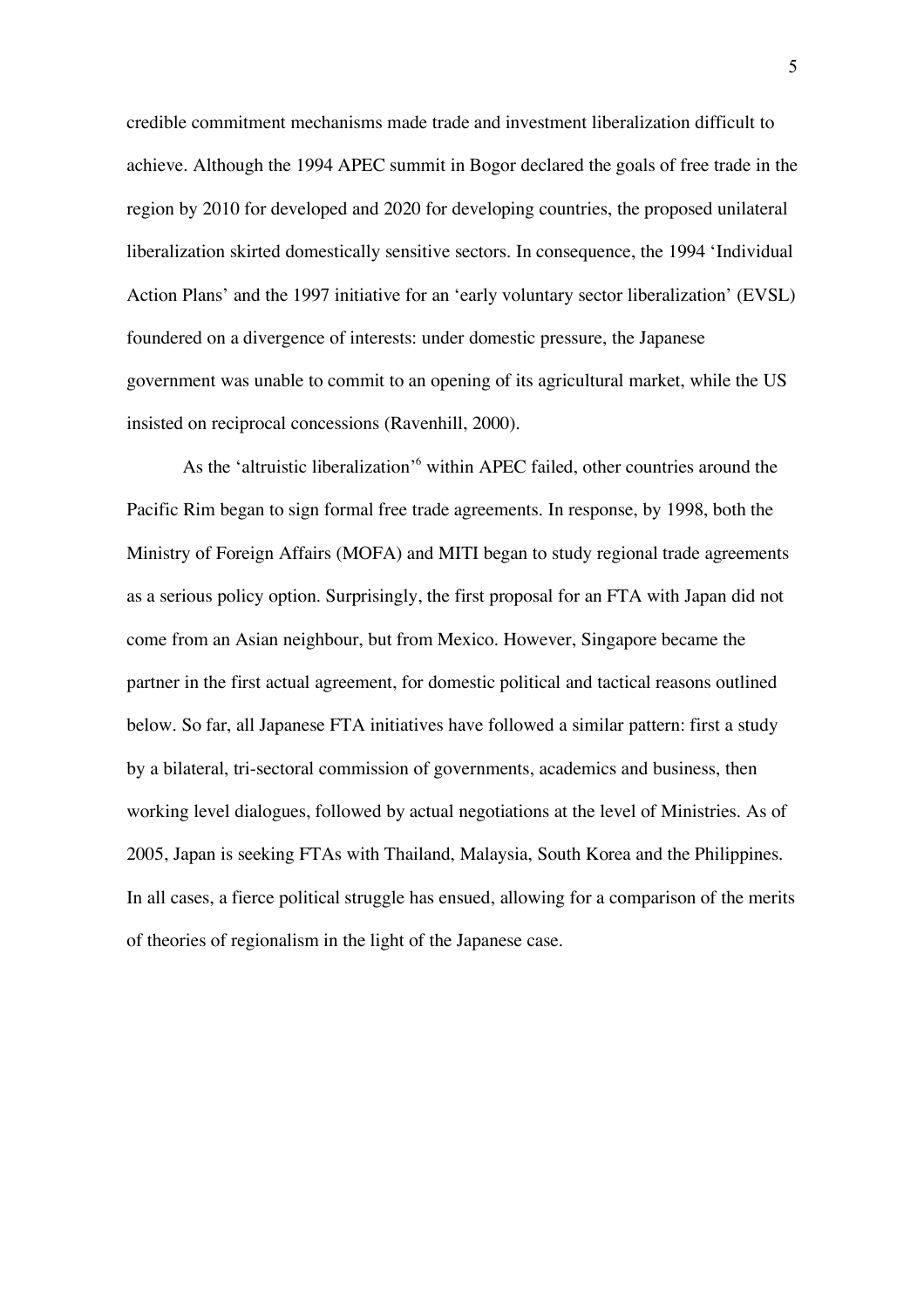In recent theoretical debates, IPE scholars attribute the popularity of regional agreements to two main causes: the slowing of multilateral liberalization efforts, and domestic politics, often revolving around multinational firms and imperfect competition. Mansfield and Reinhardt (2003) argue that regional agreements function as an insurance policy against trade disputes and a stalled WTO. Preferential trade agreements spread when multilateral rounds are underway, or countries become embroiled in commercial disputes that threaten access to export markets. These arguments are echoed by Japanese trade bureaucrats and some observers of Japanese trade policy (Dent, 2003: 10-1, 5; Krauss, 2003; Urata, 2002: 11-20).

Yet as countered by Haggard (1997), if the WTO is stalled, then the central issue is the convergence or divergence of state interests. Agricultural liberalization remains the perennial problem of WTO rounds. Japan's resistance to open its market further, though, creates one of the main obstacles to progress. At the same time, Japan is among the most vocal demandeurs for the incorporation of new issues like rules for FDI. It seems that multilateral rounds are too slow for some Japanese constituents - whose views tend to be articulated by METI - and too quick for the protected agricultural sector. Possibly, FTAs can be negotiated faster because with weak WTO disciplines on FTAs, they allow the exclusion of sensitive sectors (Bhagwati, et al., 1996: 687; Ravenhill, 2003: 307-9). This shifts the focus to domestic politics and the constituency in favour of FTAs.

Milner (1997) proposes that firms in industries characterized by economies of scale will support regional agreements. If firms can expand their market, they can move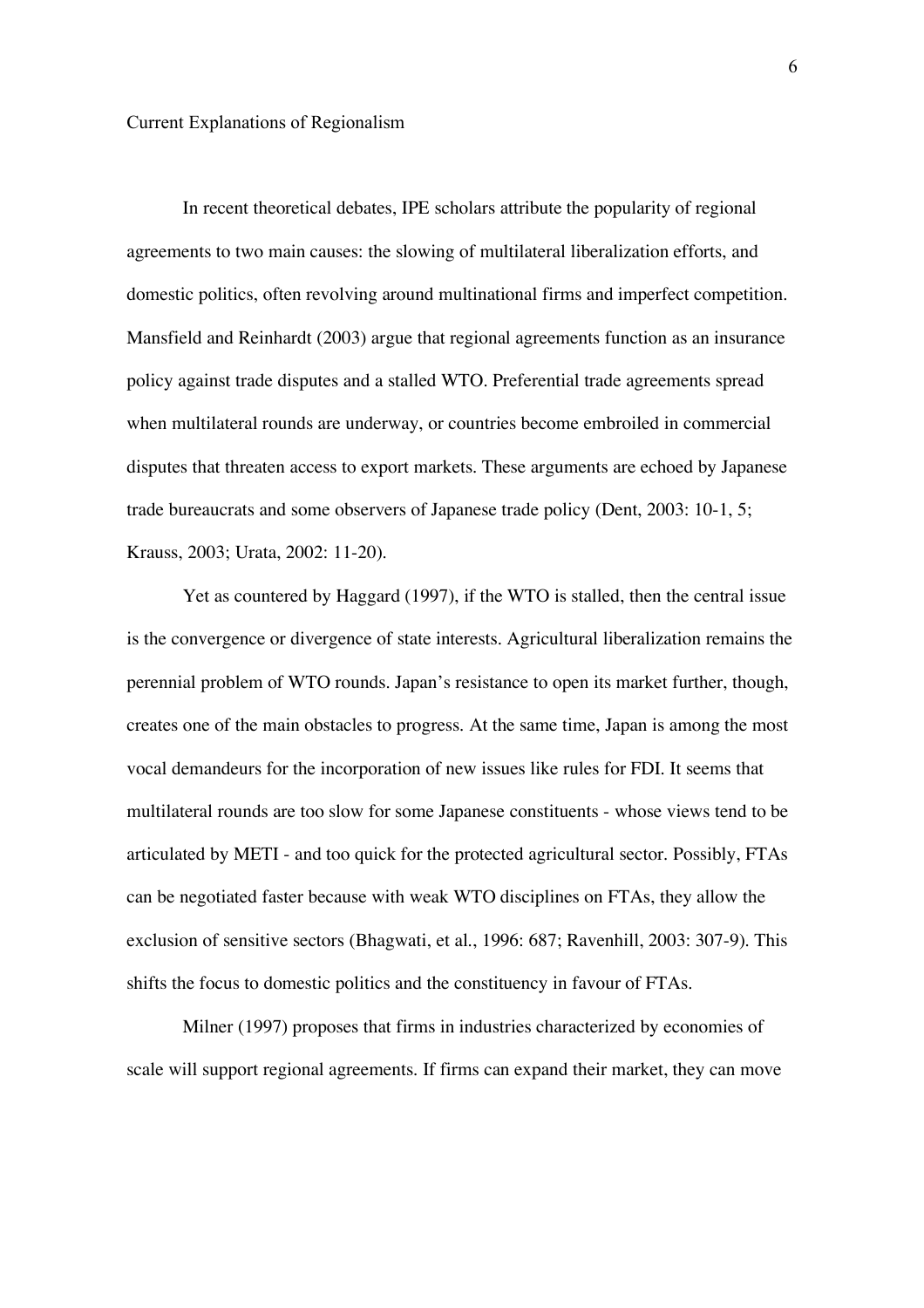down the cost curve enough to increase profits, even though the price of their product falls. Milner hypothesizes that increasing returns to scale (IRS) determine an optimal market size, which may be regional but not global (85). Moreover, firms that become more efficient regionally will also be more competitive when exporting beyond the FTA market. This theory explains well why competitive firms with unrealized economies of scale in small markets will support regional liberalization efforts with bigger countries. But it offers less insight into the motivations of big countries: why would they allow competitors to enter their home market, when they gain only a small market in return? Likewise, it omits the possibility that production may be relocated. If IRS are firmspecific, then these companies should prefer to export rather than invest. In practice, however, FTAs tend to coincide with considerable increases in FDI.

Chase (2003) addresses these problems and extends the theory in two directions. First, he points out that IRS matter at the level of the plant rather than the firm. If firms have unrealized IRS that would increase rapidly with growing plant size, these firms will be interested in market expansion through FTAs. Second, regional agreements help solve commitment problems when firms move labour-intensive stages of production abroad. Firms make highly specific investments, exposing them to a higher risk of disruptions in the production process. FTAs safeguard such international production-sharing. Finally, if production-sharing requires a restructuring of existing operations, then differential tariffphasing in FTAs can be used to temporarily extend protection to incumbent firms (Chase, 2004).

By themselves, however, these arguments are insufficient to explain Japan's FTA policy. Production-sharing takes place even without FTAs. Firms can import their

7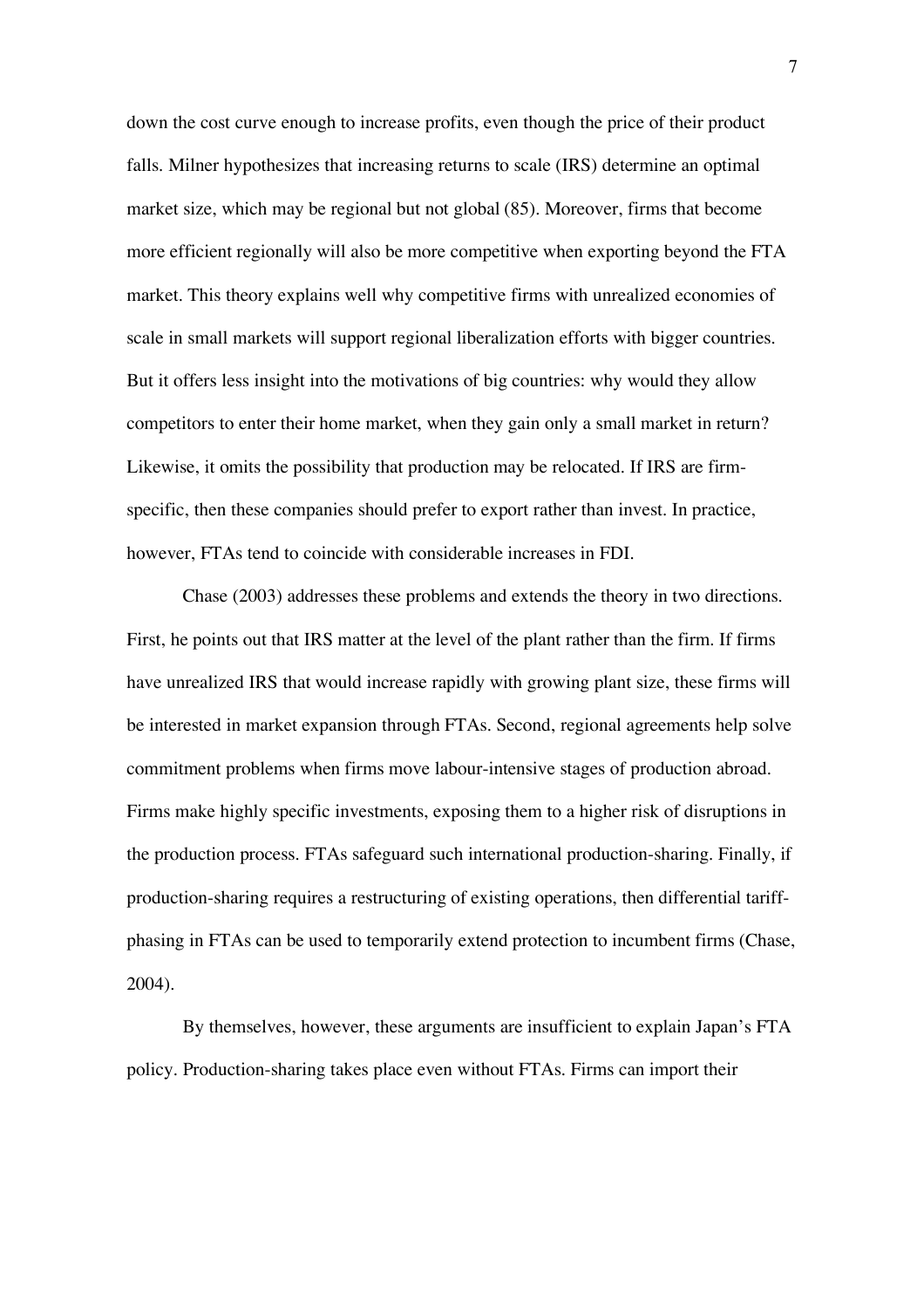products into home markets because developed country tariffs are usually very low often zero in the case of Japan. Offshore processing, the tariff-free import of parts and reexport after labour-intensive stages of production, is regularly obtainable in developing countries (Feenstra, et al., 2000; McIntyre, et al., 1996; Warr, 1990). When will firms see FTAs as necessary to achieve the same ends?

I propose that they do so in reaction to other countries' policies. Various scholars have argued that countries join preferential trade agreements (PTAs) as a result of strategic interaction (de Melo and Panagariya, 1993: 5-6; Oye, 1992; Perroni and Whalley, 1996). Empirical tests have offered limited support of this hypothesis (Mansfield, 1998). If trade diversion and loss of export markets are the central concern, however, PTAs should expand and possibly grow into economic blocs centred on major powers, as hypothesized by Baldwin (1996). But with the exception of the enlarged EU, as much a political as an economic phenomenon, regional agreements do not appear to expand or emerge into competing blocs. Rather, we observe a dense network of bilateral FTAs. A focus on the role of foreign direct investment and the vertical integration of production modifies the argument and solves these puzzles: FTAs are important commercial policy instruments that confer advantages to firms when undertaking FDI and production-sharing across borders. Yet if one developed country supports its industry with a bilateral agreement, it becomes imperative for other countries to counter. Japan's bilateral initiatives are strategic moves to preserve the competitiveness of Japanese multinational firm operations when other countries are actively seeking FTAs. The next section outlines this framework.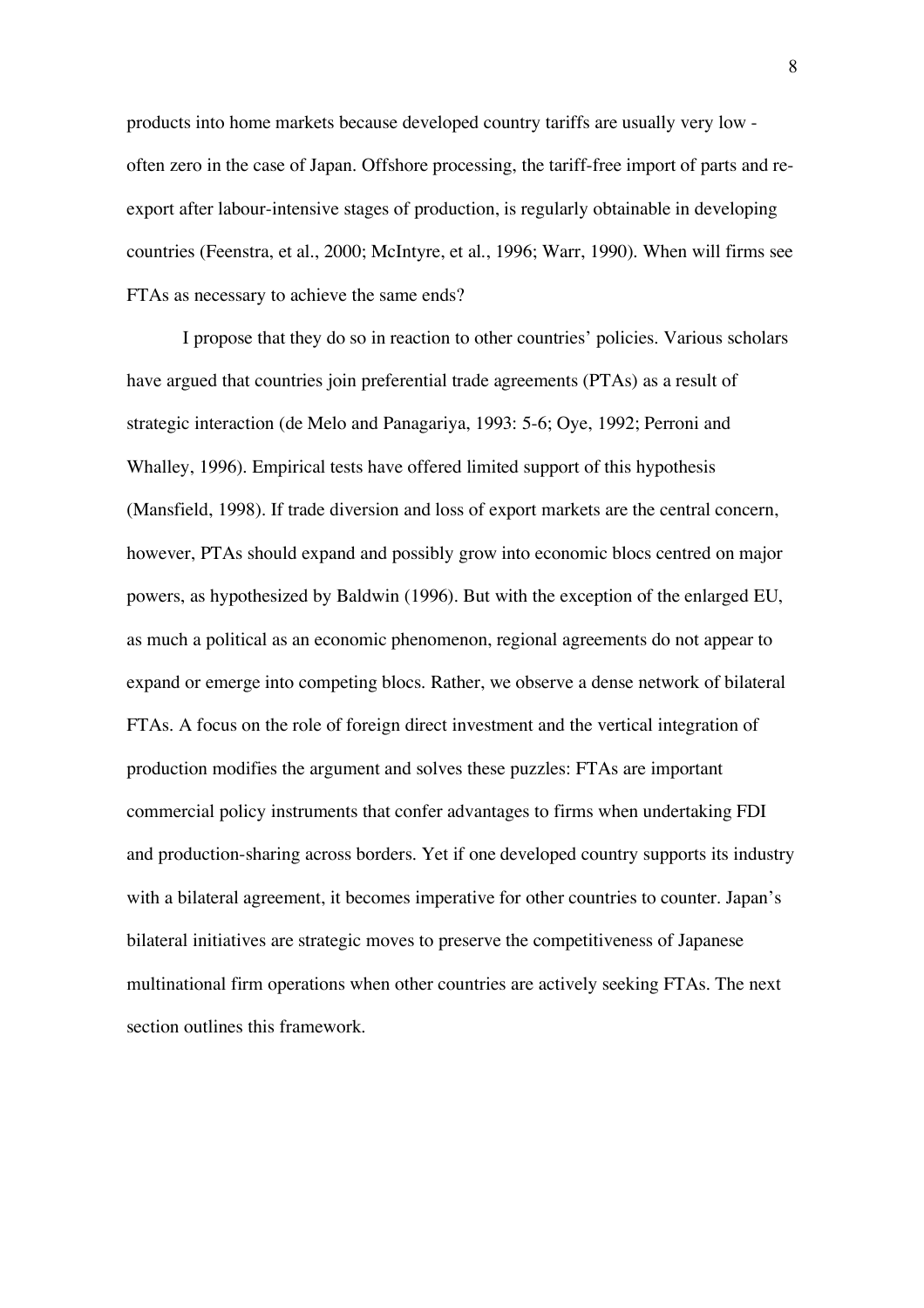FDI plays a central role in research into the incentives for developing countries to enter preferential trade agreements. Both Latin American and Southeast Asian developing countries have opted for FTAs with developed countries as part of liberalizing policies. The benefits are twofold. First, they serve to lock-in international commitments to liberalization, often against the interests of domestic groups (Fernández and Portes, 1998; Rodrik, 1989, 1991). Second, developing countries secure tariff-free access to markets like the US or Japan to compete as 'export platforms' among themselves (Ethier, 1998). Building on these studies, the following argument rests on the assumption that developing countries (henceforth host countries) seek FTAs to attract foreign direct investment.

But what about the developed country in the bilateral partnership? I argue that they respond to demands by multinational firms. Firms support FTAs because they offer competitive advantages when using a developing country as an export platform. I develop the argument in two stages, first clarifying firm preferences, then outlining when and why they are likely to prevail in the political arena.

Three assumptions underpin the argument. First, following recent work in economics on the vertical integration of production (Fukao, et al., 2003; Martín and Orts, 2001), I assume that multinational firms invest in developing countries to benefit from different factor endowments. Relatively low wages, the same reason why these countries are only minor export markets, may make them highly attractive locations for investment, given the right political conditions. Second, as in Chase's (2003) framework, such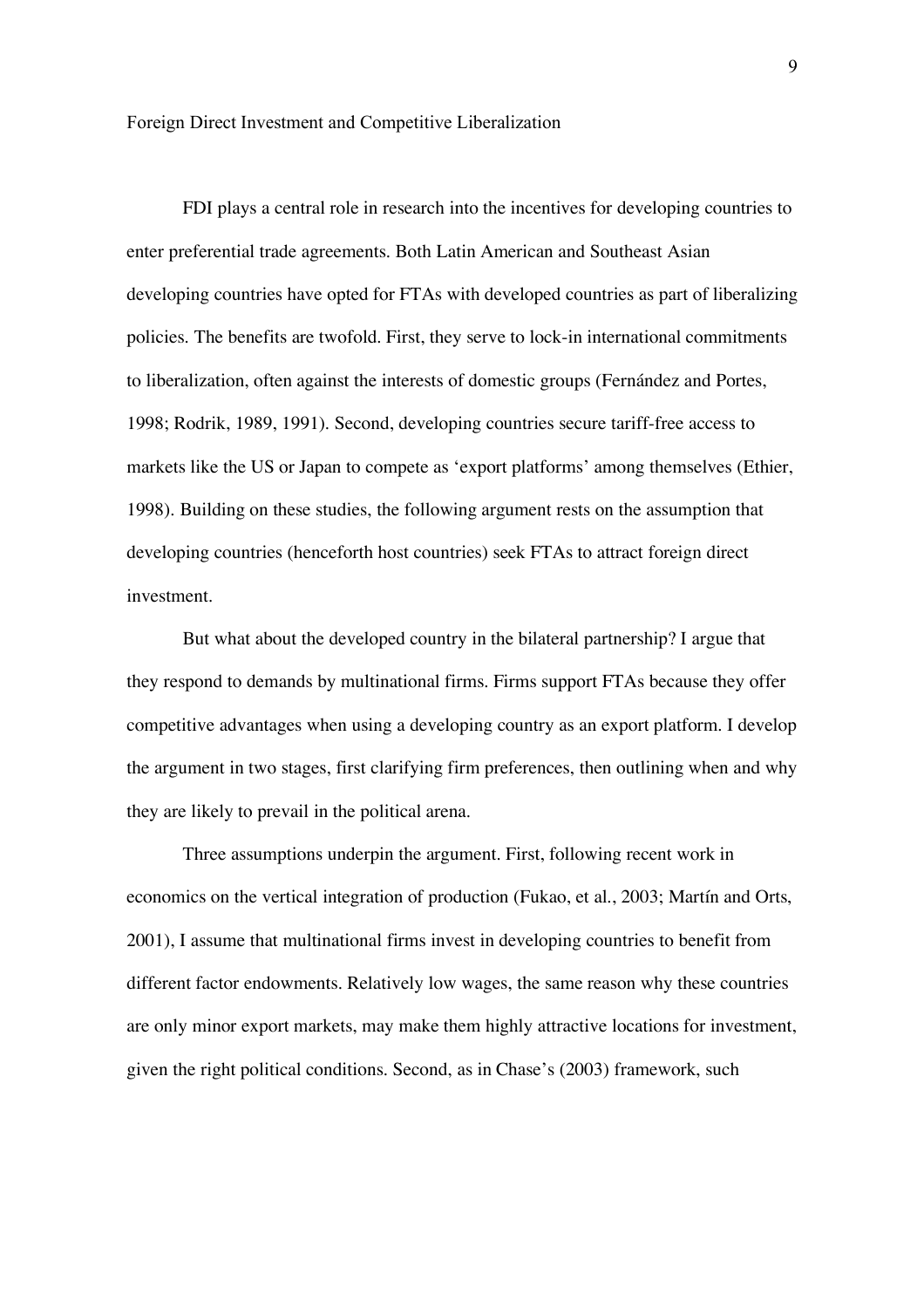production will be characterized by economies of scale at the plant level, requiring exports to home and other developed country markets. Finally, multinationals compete mainly with firms from other developed countries.

One immediate benefit of bilateral agreements is that they allow multinational firms to import parts and machinery from the home into the host country at reduced tariff rates. Often, developing host countries still charge higher most-favoured-nation (MFN) tariffs than developed countries. Reducing this tariff becomes crucial when firms integrate production vertically, whereby the most capital-intensive intermediate goods are further processed in the export-platform country.

In addition, bilateral trade agreements offer firms a specific benefit over multilateral liberalization: they can generate economic rents. As developing countries liberalize, firms can move labour-intensive stages of production into developing countries, allowing them to produce more efficiently and re-export to the home market. But since other firms will likewise invest in these countries, competition will rapidly diminish any profits made possible by greater efficiency. Bilateral agreements, however, can be used to restrict access to this benefit of location, if host countries impose a sufficiently high tariff on imports from non-members.

To this end, firms from the home country will try to harness the remaining MFN tariff. They will lobby for strict rules of origin to ensure that goods imported from the developing country mainly originate in the FTA (Anson, et al., 2003; Chase, 2003: 166- 68; Suominen, 2004). Although firms from non-member countries can invest in the developing country, their intermediate goods imports incur higher tariffs. Likewise, home country firms will try to ban host countries from rebating MFN tariffs on components and

10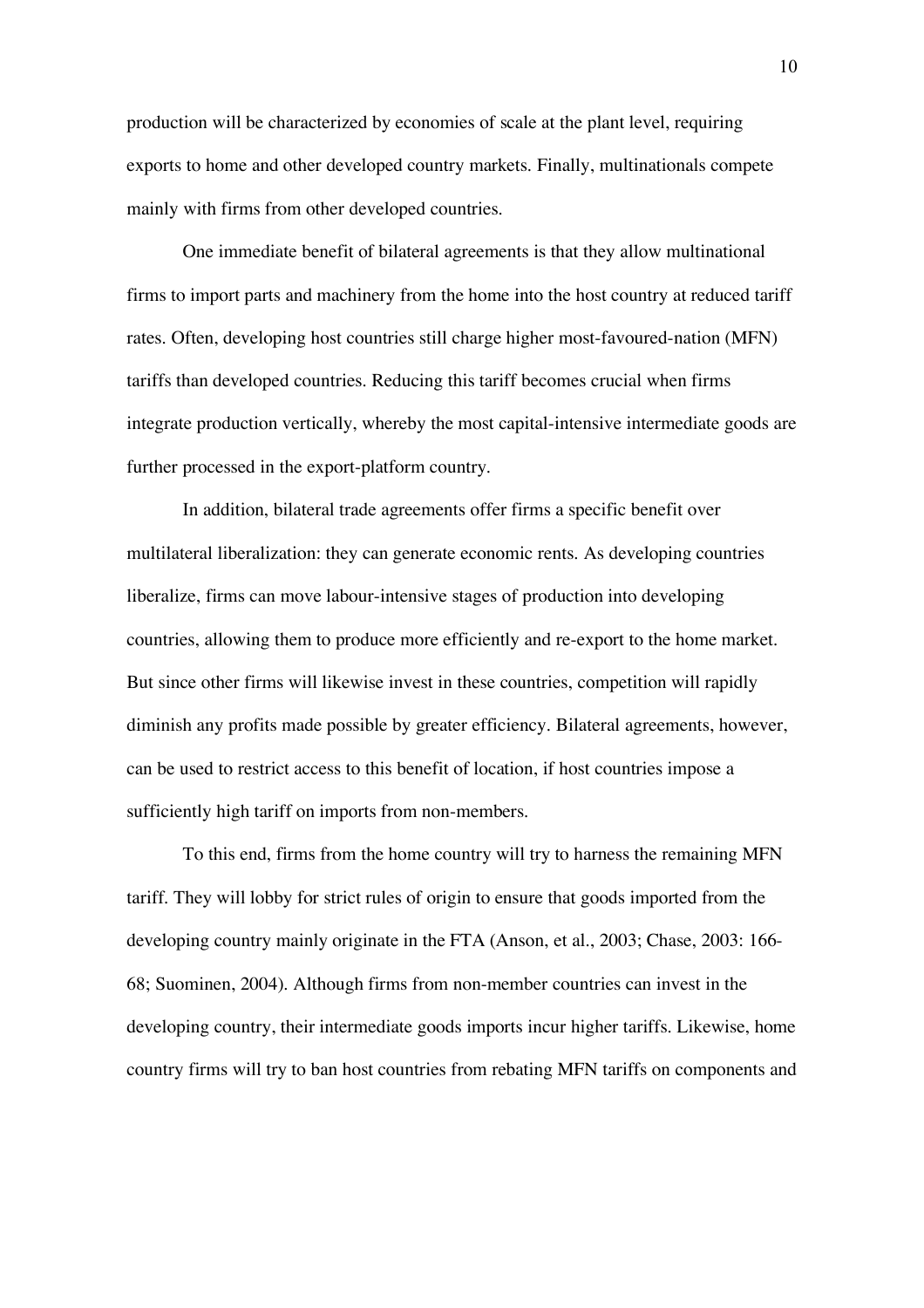machinery for non-members. Strict rules of origin thus interact with the preferential margin, the difference between the MFN tariff applied by host countries and the tarifffree exchange within the FTA, so that competition in the home market can be restricted to home country firms. This holds until the host country unilaterally reduces its MFN tariffs. In sum, to generate economic rents, FTAs have to incorporate clauses that discriminate against outsiders. FTAs thus become commercial policy instruments to further the competitiveness of multinational firms.

How will this play out in the political arena? Seen through the lens of a political economy framework inspired by Grossman and Helpman (1994), political leaders mainly care about getting re-elected. Trade liberalization affects consumer surplus, producer profits, and tariff revenues. In practical terms, tariff revenues are negligible for developed countries. Lower tariffs benefit consumers by allowing cheaper imports. With the relocation of production to the FTA partner, import prices tend to fall somewhat, because production is more efficient. This benefits the consumer. But because competition is restricted, producer surplus also rises. Bilateral agreements offer a compromise between consumer and producer surplus that appeals to political leaders.

It could be countered in the tradition of the developmental state literature (Aoki, et al., 1996; Hall, 1986; Johnson, 1982; Wade, 1990; Woo-Cumings, 1999) that in Japan, trade policy is made by bureaucrats, not elected politicians. Sheltered from pressure, bureaucrats have a longer time horizon. But under the assumptions made here, Japanese bureaucrats care primarily for their constituents. For METI bureaucrats, this means manufacturing firms. After all, firms can offer rewards: lucrative positions after retirement from public service, a practice known as amakudari or 'descent from heaven'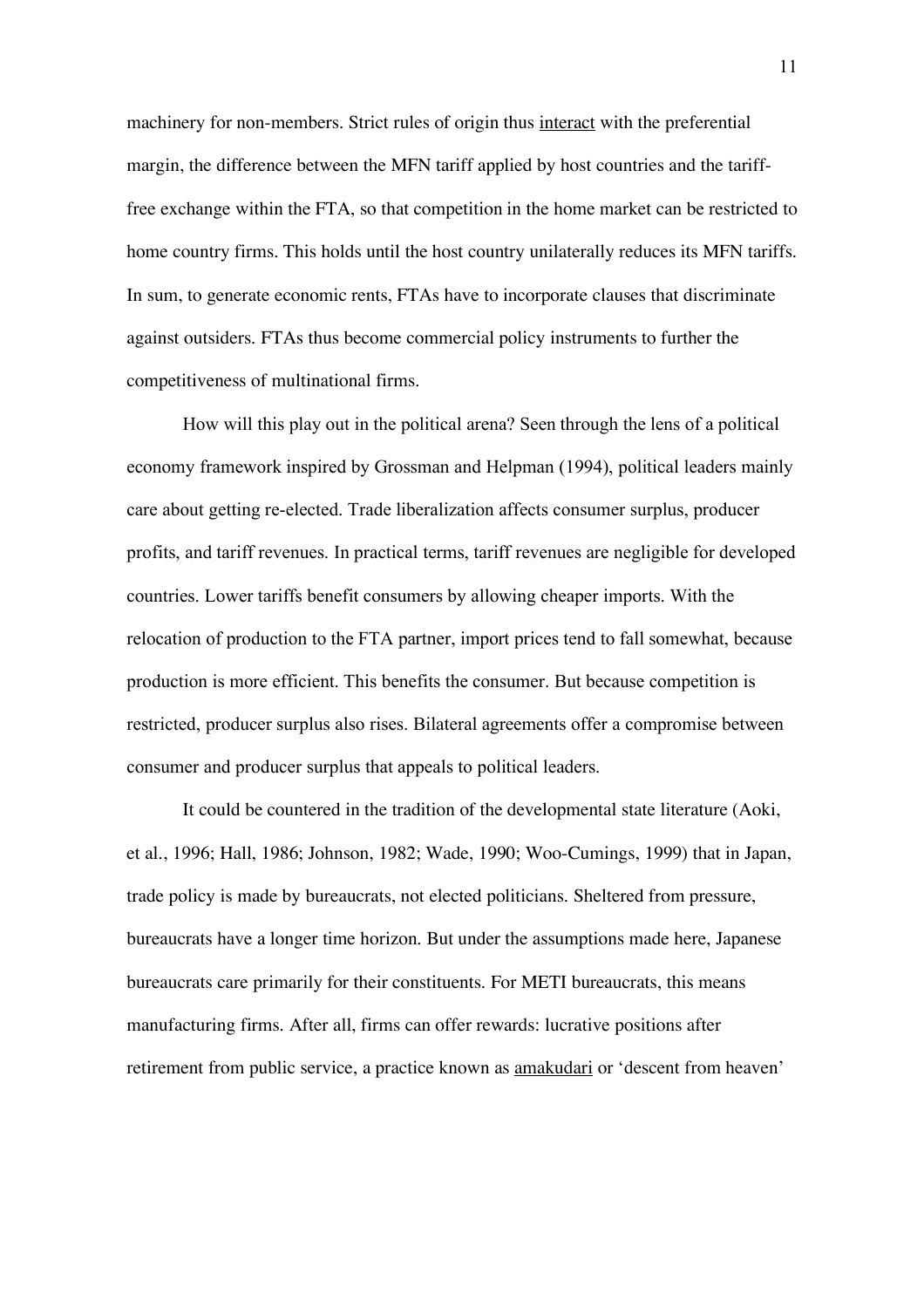(Curtis, 1999: 233-4). These bureaucrats should therefore become key supporters of bilateral trade agreements.

All liberalization, however, threatens import-competing sectors. Since the partners are developing countries, these sectors will likely be agricultural producers and labour. At first glance, labour should uniformly resist relocation of production (Rodrik, 1997). Yet vertical integration tends to divide labour along firm lines: firms that produce intermediate goods for overseas production benefit from FTAs (Chase, 2003: 184). If labour is organized in firms and only weakly centralized, as in Japan, we should expect little resistance.

Agricultural producers will mount the strongest resistance to bilateral liberalization. FTAs, however, leave much room for the exclusion of sensitive sectors, given the weak WTO disciplines on preferential agreements. According to Article 24 of the GATT, they should liberalize "substantially all trade," which in practice allows the exclusion of ten per cent of trade or more. If the partner country produces only a few agricultural goods, a deal will indeed be easier to reach than in a multilateral round. FTAs with major agricultural producers, however, should be rare for a country like Japan, and difficult even with small developing countries.

When will the demands of multilateral firms outweigh those of protectionist forces? Most likely only when the competitive pressures warrant great lobbying efforts. This should be the case when existing FTAs by other countries impose costs on firms with FDI overseas, or when such FTAs are announced and potentially threaten multinational firms' operations in developing countries. The rents generated by FTAs imply a competitive disadvantage for investor firms from third parties. Competing firms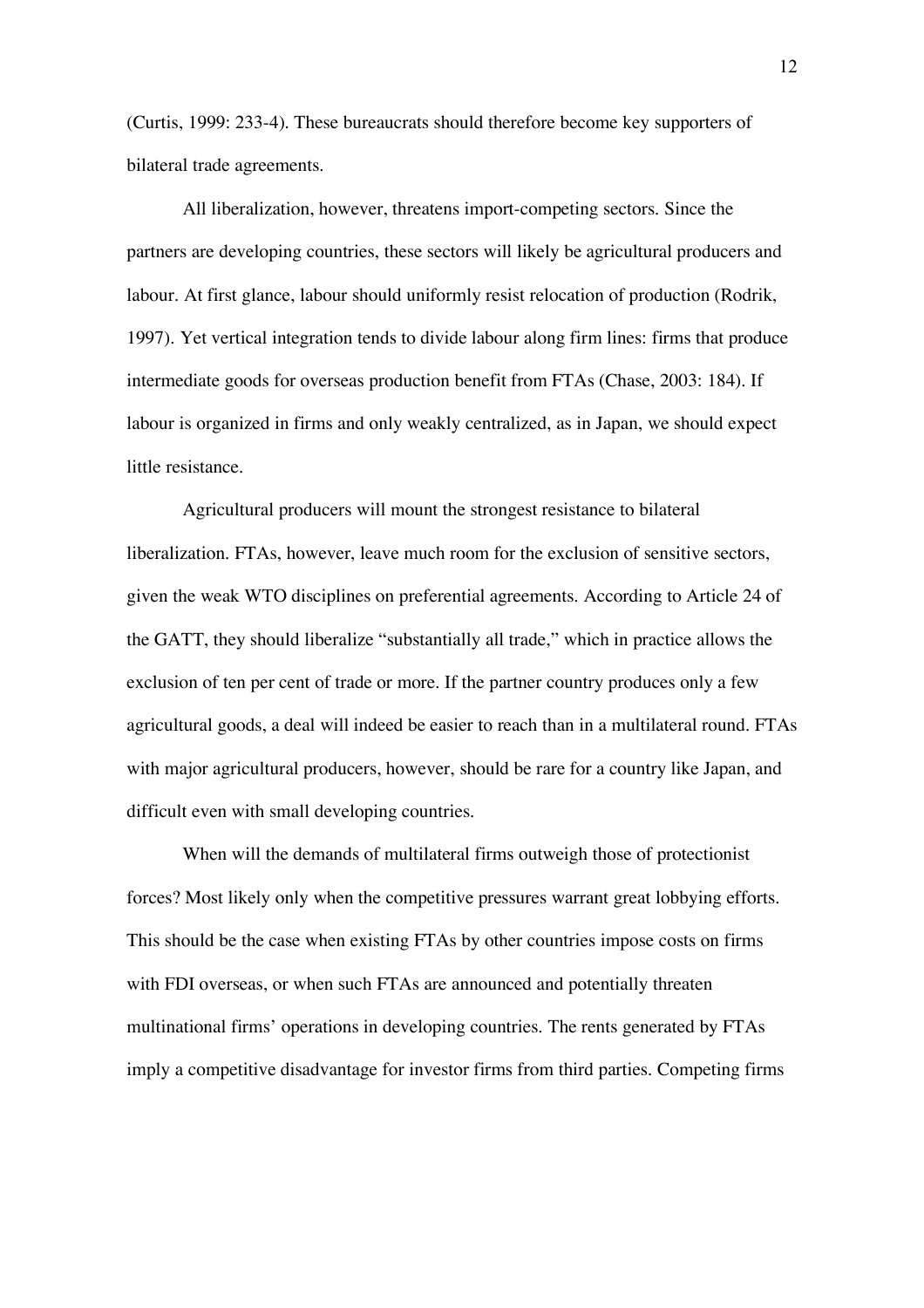will press their respective governments to counter with FTAs. Although these FTAs cannot eliminate rules-of-origin requirements, they weaken their protectionist force by lowering the tariffs on imported parts. Consequently, bilateral agreements trigger counter-agreements by affected third parties. North-South FTAs therefore fall into two categories: 'proactive FTAs' that exclude outsiders, and 'defensive FTAs' that level the playing field again. A closer look at the Japanese FTA initiatives illustrates the elements of the argument above. While the initial reaction was defensive in the form of the Japan-Mexico-FTA, the more recent initiative for an FTA with Thailand has a decidedly proactive character.

#### NAFTA and the Defensive FTA Strategy

Japan's policy shift originated in a defensive reaction triggered by the effects of NAFTA. Over the last 15 years, Japanese firms have made considerable investments in Mexico. Due to their traditional competitive advantages, most Japanese FDI in Mexico is concentrated in sectors such as automobiles, auto parts, consumer electronics and electronic components.

A particular feature of the Mexican economy is the maquiladora (in-bond manufacturing) sector. Under this programme, dating back to 1965, foreign investors could set up factories in the region south of the US border to profit from low Mexican wages. Products could be imported into Mexico from the US, processed, and re-exported. Upon entering the US, tariffs were only levied on the value added abroad. This system attracted considerable investment from Japan in consumer electronics and electronics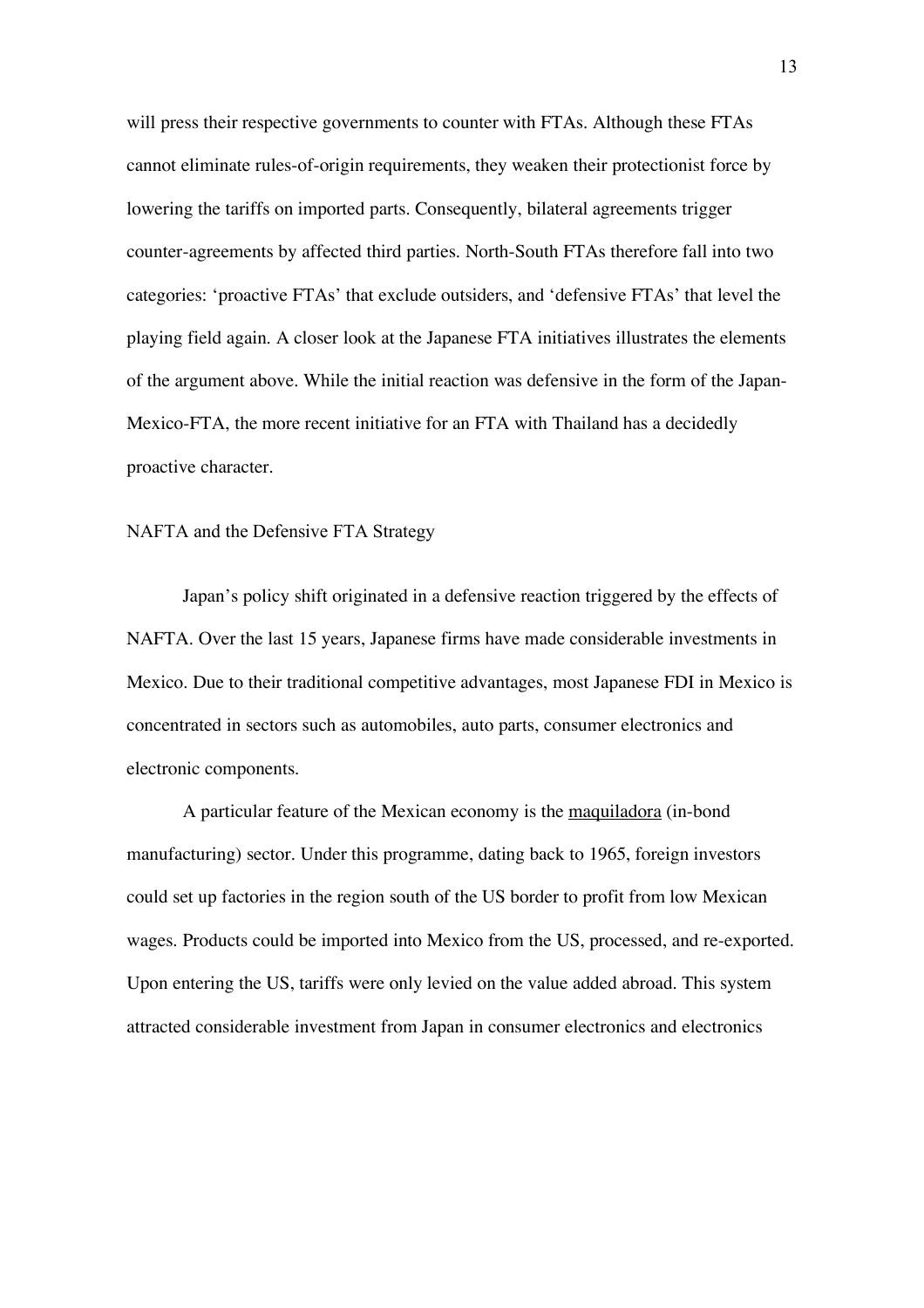parts: Well-known manufacturers like Sharp and Sony used their US subsidiaries to create affiliated companies in Mexico.

Initially, most Japanese FDI sought efficiency gains made by employing low-cost Mexican labour. Geographic proximity and preferential access guaranteed under the maquiladora factory system facilitated serving the US market (Nikkei Sangyou Shimbun, 31 July 1991), but also other countries in the region (Nihon Keizai Shimbun, 2 March 1999). Japanese investors primarily saw Mexico as an export platform rather than a market in its own right.

The conclusion of NAFTA, however, put these Japanese investors at a disadvantage vis-à-vis their US competitors. Under pressure from US automobile companies, NAFTA negotiators agreed that in order to qualify as a 'North American' product, 62.5 per cent of a car would have to originate from within NAFTA (Robert, 2000: 152-63). After witnessing that Honda transplant factories in Canada used considerable foreign content under a 50 per cent rule-of-origin, US automakers wanted to prevent Mexico from becoming another export platform to threaten their home market (Cameron and Tomlin, 2000: 90-3, 132-36). Similar rules-of-origin were put in place for a variety of other products, usually with a 50 per cent threshold on a net cost basis.<sup>7</sup> At the same time, the auto decrees were being phased out over a period of ten years.

Second, in accordance with NAFTA Art. 303, the maquiladora system was fundamentally transformed. In the negotiations with the US, Mexico agreed to allow duty free temporary inputs from outside of NAFTA only if a) the finished good complies with the rule-of-origin when exported to another NAFTA country, or b) the final product is exported to a non-NAFTA country. As a result, considerable Japanese investment in

14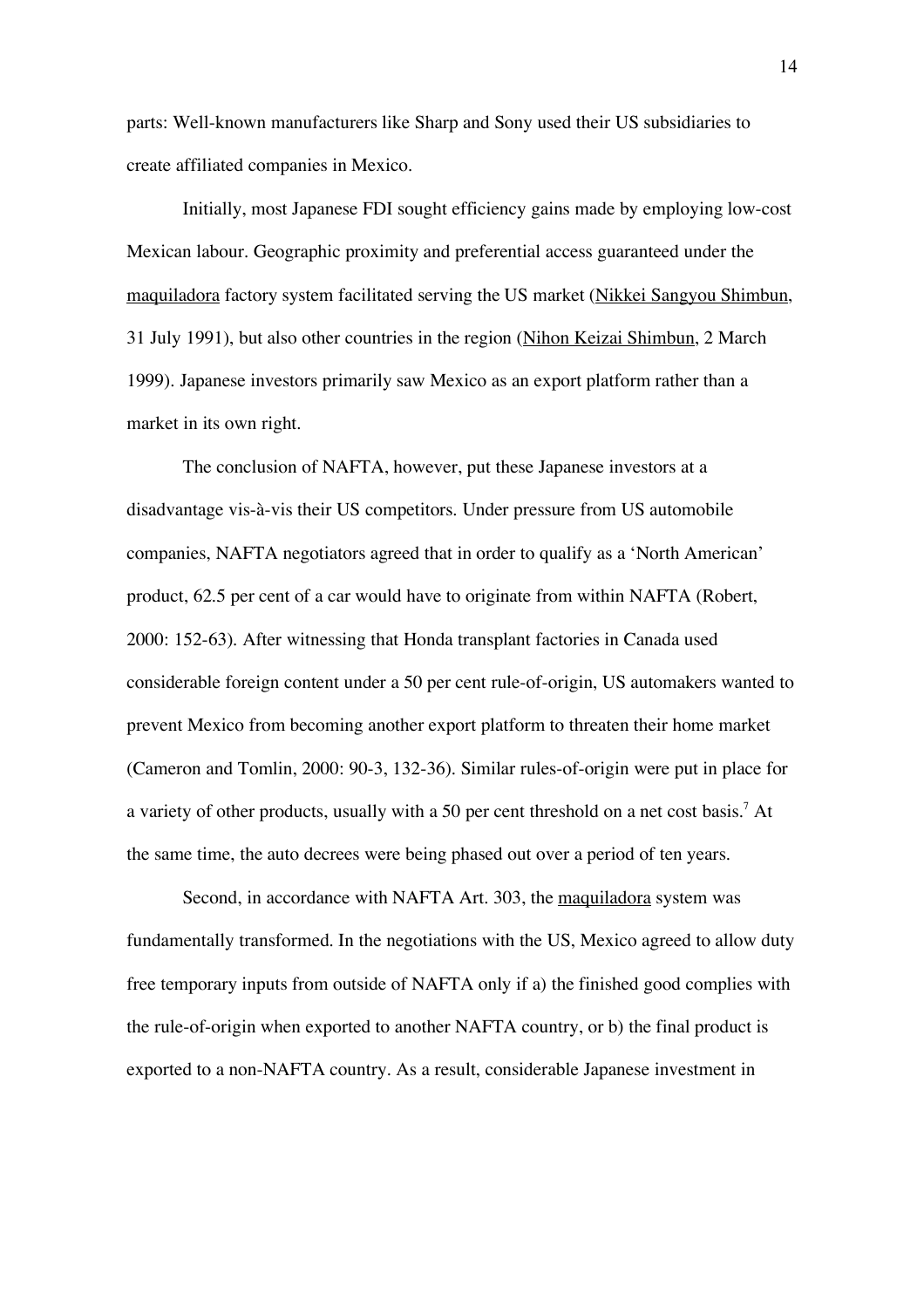Mexico aimed at serving the US market was affected by the difference between Mexico's applied MFN and NAFTA tariffs. Japanese companies paid 5-16 per cent tariff when sourcing important intermediate goods such as machinery or parts, e.g. cathode tubes for TV sets (United States Trade Representative, 2000: 284; Nihon Keizai Shimbun, 12 December 2002). A sectoral promotion scheme called PROSEC offered tariff relief for individual firms, but was perceived as unpredictable and insufficient by Japanese firms (Japan Machinery Center for Trade and Investment, 2001). Vertically integrated Japanese manufacturing investment in Mexico proved vulnerable to disruption by NAFTA.

NAFTA's discriminatory effect on FDI from non-members did not go unnoticed by Japanese industry representatives for long. In a 1991 interview, the regional managers of several Japanese firms in Mexico referred to NAFTA as an 'assault on Japanese firms' (Nikkei Sangyou Shimbun, 30 July 1991). Already in 1994, the Federation of Japanese Industry (Keidanren) noted the 'regionalistic' aspect of NAFTA in a comment on the GATT review of the FTA. $8$  Over the course of the next years, Japanese lobby groups began to press the Japanese and Mexican governments for relief. By 1996, electronics firms were under pressure to meet the rules-of-origin requirements of NAFTA when exporting to the US. Despite efforts to procure more parts from within Mexico, it became obvious that the Mexican supply industry could not supplant imports within the timeframe of five years until the abolishment of the maquiladora benefits. In a first, but unsuccessful effort, Japanese firms under the umbrella of the Japan Maquiladora Association (JMA) began to lobby the Mexican government directly for tariff reductions (Nihon Keizai Shimbun, 5 January 1996). The Japanese Institute for Overseas Investment (1997) referred to the problems in an assessment of the Mexican investment environment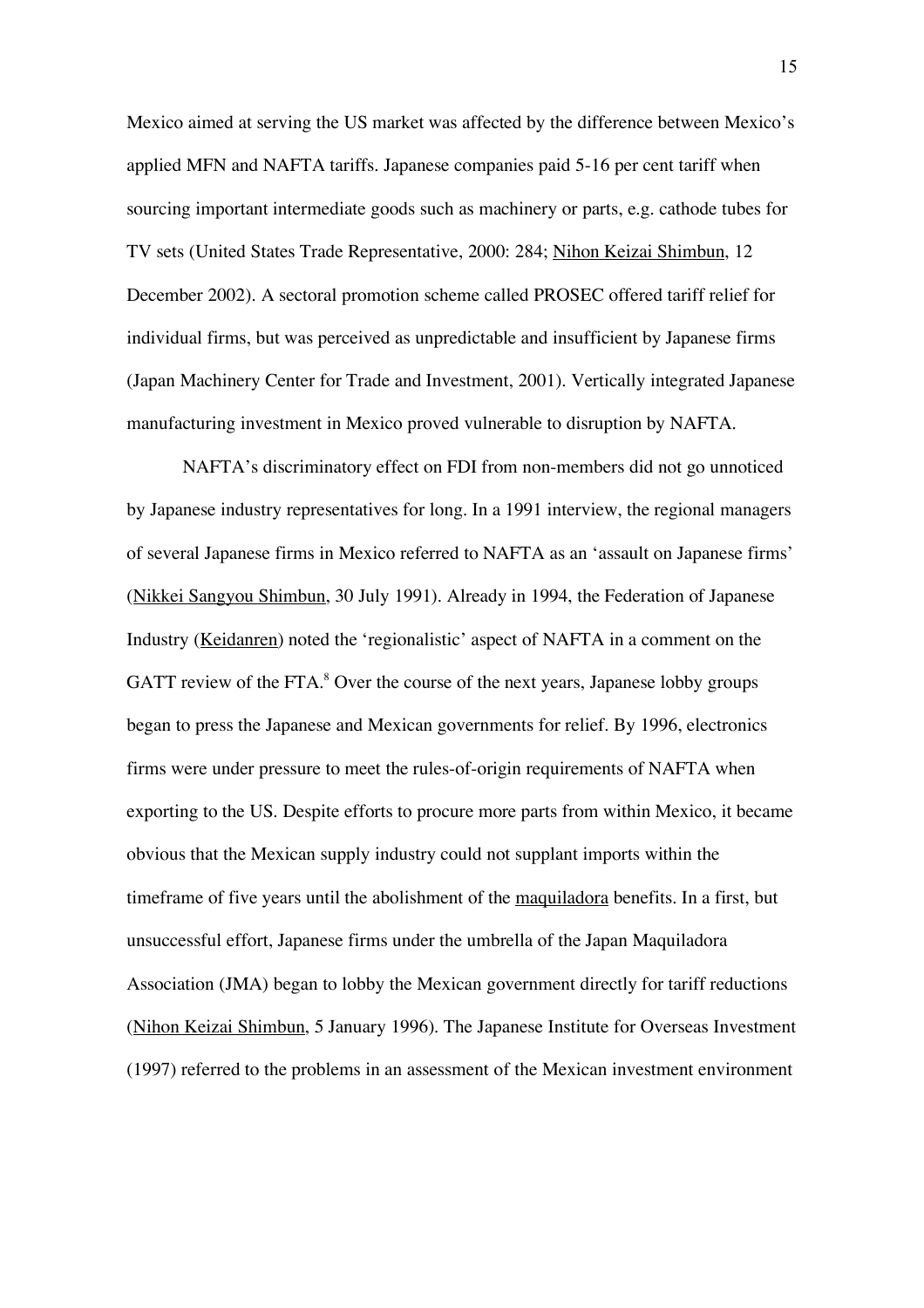and specifically emphasized the resulting difficulties for the export of machinery from Japan.

However, given the declared strategy of Mexican government to negotiate FTAs with all major trade partners, it showed little interest in a further reduction of its MFN tariff. Rather, the Mexican government prodded Japan to consider a bilateral agreement. Herminio Blanco, then Mexican Minister for Foreign Trade and Industry, and President Zedillo used various occasions to remind Japanese companies of pending changes in the maquiladora system (Nihon Keizai Shimbun, 7 October 1998), the advantages of investment treaties (Nihon Keizai Shimbun, 5 November 1998), and the benefits of an FTA with Mexico for foreign investors (Nihon Keizai Shimbun, 2 March 1999).

Since the discriminatory effect of NAFTA depended on the tariffs applied by the host country, Japanese firms exhausted all possibilities to press the Mexican government for a reduction of these tariffs. At the same time, Japanese firms were most likely aware that a bilateral deal with Mexico was unprecedented and difficult, given the protectionist agricultural sector that had restricted Japan's APEC policy. This strengthens the view of Japan as a challenging case for the argument advanced here and explains why an FTA was only considered much later. For an FTA to become a viable policy, the coalition in favour of trade agreements had to be broadened and advocates in the trade bureaucracy had to be found.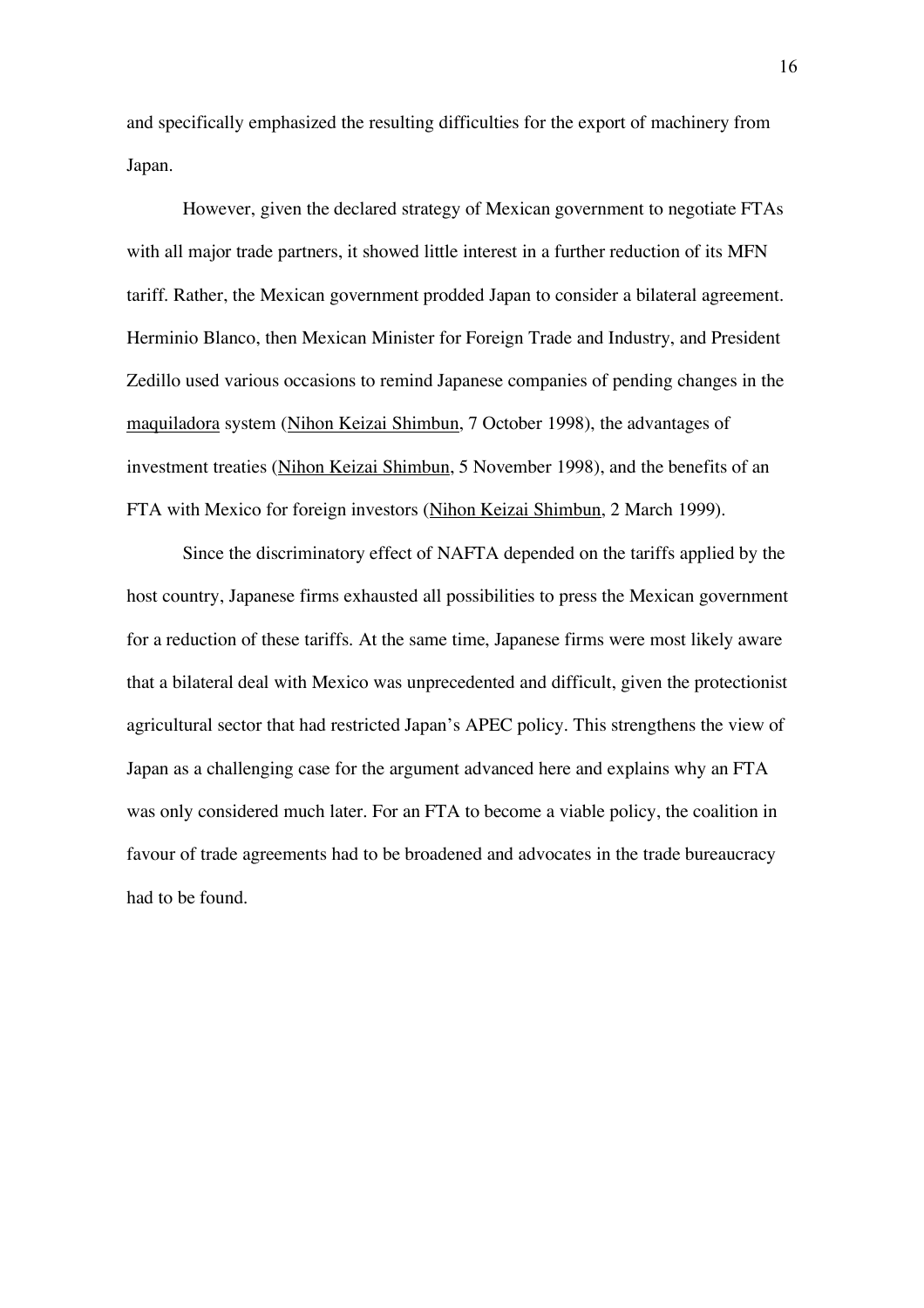Despite institutional reforms in Japan, bureaucratic politics remain at the heart of Japanese trade policy. Ministries conduct trade policy at the behest of their constituencies, while politicians of the ruling Liberal--Democratic Party (LDP) occasionally veto initiatives that endanger rural interests. As a result, Japanese bureaucrats nurture close relations with their constituent interest groups. Likewise, Japanese trade policy has no equivalent of hearings before the US Senate in which concerned parties voice their views. Consequently, while lobbying leaves even less of a paper trail than in other countries, it is evident that ministries regularly consult with interest groups, leading to a transmission of firm interests through the bureaucracy. In the case of METI, multinational firms in the manufacturing sector are among the most important constituencies.

Consultations with firms about NAFTA's discriminatory effect on Japanese direct investment in Mexico changed the perceptions of key policymakers in Japan's trade bureaucracy. Both ministries realized that US and European FTAs endangered the competitiveness of Japanese production abroad.<sup>9</sup> MITI/METI emerged as the driving force behind the shift towards a 'multi-layered' trade policy (Munakata, 2001). Ministry of Foreign Affairs (MOFA) bureaucrats appeared more interested in balancing the various interests, but also provided important policy leadership in deciding that selective bilateral rather than broader regional options would be pursued in the near term, since a Japan-ASEAN-FTA would be difficult to bring into compliance with GATT Art. 24.<sup>10</sup>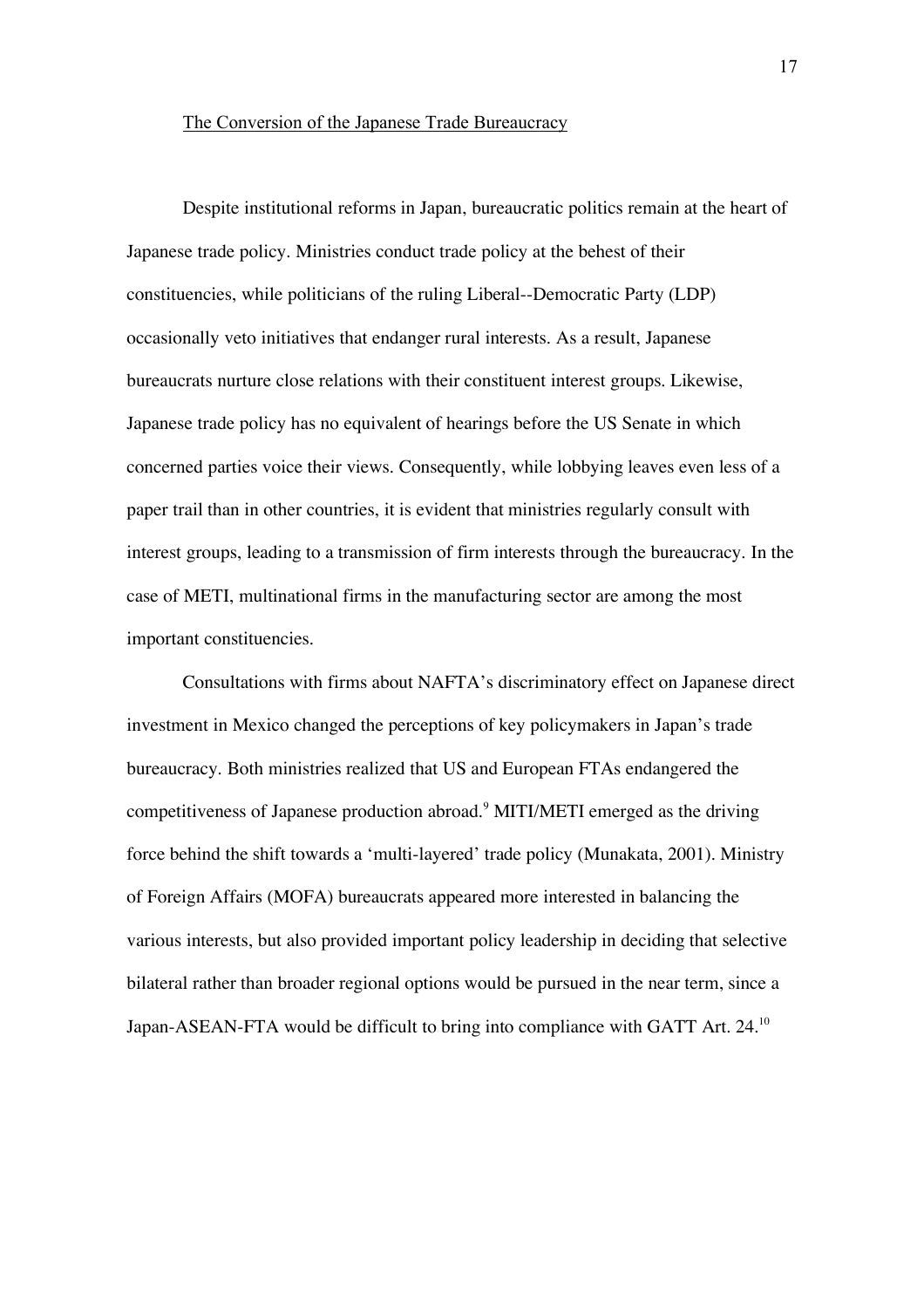By 1998, the increasingly concerned voices of Japanese multinationals with subsidiaries abroad convinced two key policymakers of the need to pursue bilateral options: Tanaka Hitoshi,<sup>11</sup> Director General of the Economic Affairs Bureau of MOFA, and former MITI Vice-Minister Hatakeyama Noboru, then Chairman of JETRO. In early summer of 1998, Hatakeyama met with his Mexican colleague Blanco in Tokyo, who informed him of the framework agreement with the EU that would eventually lead to an FTA. Hatakeyama suggested to then-MITI Minister Yosano Kaoru to pursue an active FTA strategy to counter a further deterioration of the competitive position of Japanese companies in Mexico. (Hatakeyama, 2003b: 24). 12 While a report was prepared under the guidance of Konno Hidehiro, at the time Director General of MITI's International Trade Policy Bureau, various bureaus expressed concern that an extra-regional FTA initiative would send the wrong diplomatic signal for future agreements: The first Japanese FTA ought to be concluded with an Asian neighbour.<sup>13</sup>

At the same time, discussions began in MOFA's Economic Affairs Bureau, again set off by consultations with affected Japanese firms. Under Director General Tanaka, a policy paper was prepared that would eventually provide the roadmap for MOFA's pursuit of FTAs.<sup>14</sup> However, there was considerable opposition to bilateral agreements within the Ministry: Multilateralism had served Japan (and the careers of officials trained in international law) well for four decades.<sup>15</sup> After a lengthy process of consensusbuilding, MOFA's new stance was documented by publication of an article by Tanaka (2000) in the monthly magazine Chuuoo Kouron.

In cooperation, METI and MOFA then pursued a strategy that would tackle the ideological and material opposition to FTAs one at a time. To this end, Singapore was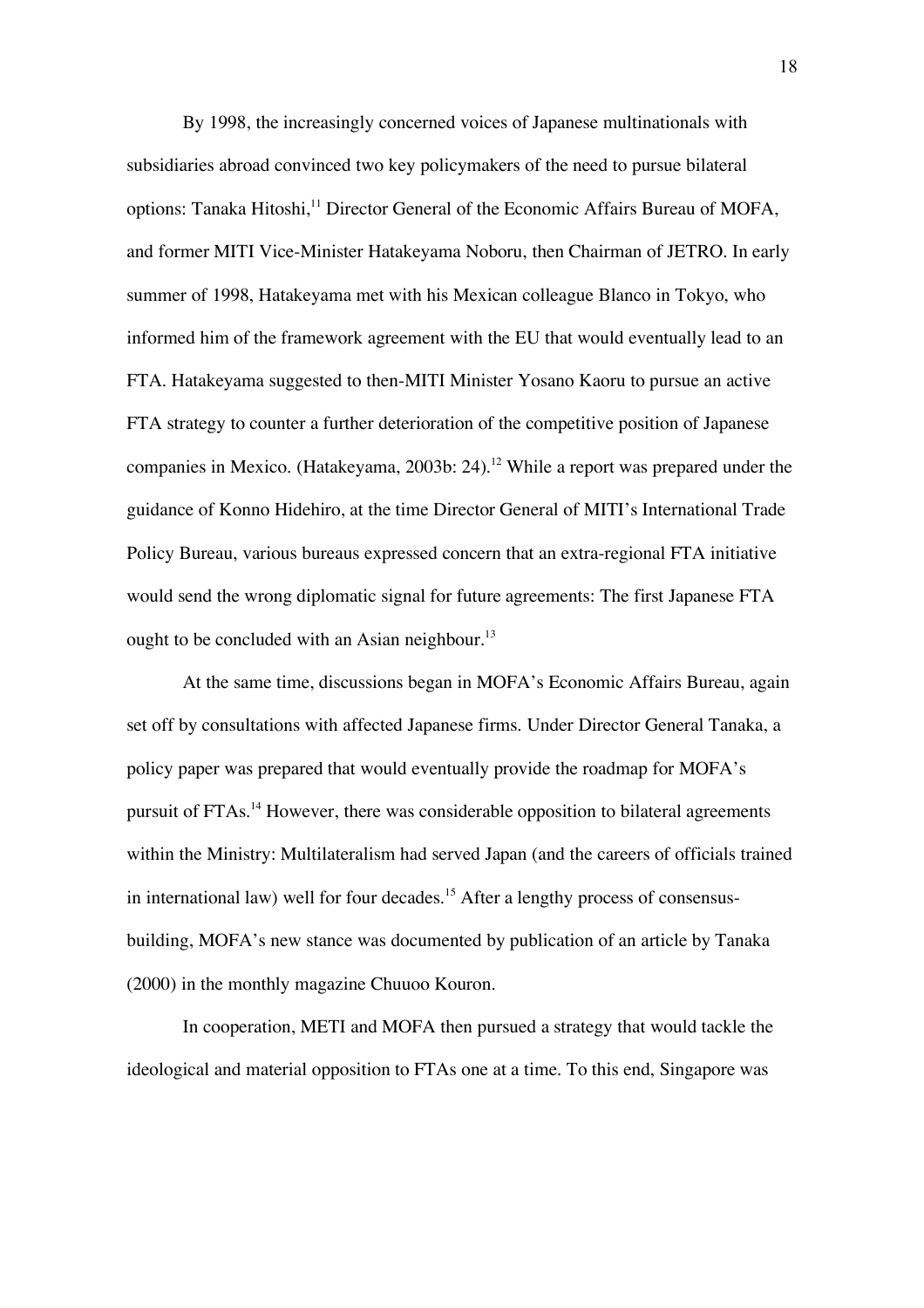selected as the partner for the first bilateral agreement on the grounds that it exported virtually no agricultural products.<sup>16</sup> The first FTA thus had limited political or economic relevance, but provided a template for future negotiations.

#### Lobbying Around the New Trade Policy

Following the policy shift of MOFA and METI, but facing the still unresolved problem in Mexico, Toyota decided to push for trade liberalization in anticipation of future FDI, although it did not have significant operations in Mexico at the time,  $17$ (Nikkan Kougyou Shimbun, 23 September 2002). Canon even closed a plant in May 2002, citing lack of progress in concluding a bilateral trade deal.<sup>18</sup> Nissan, an incumbent since 1961, partly benefited from NAFTA's rules-of-origin because it achieved a relatively high Mexican content quota (Nikkei Sangyou Shimbun, 30 July 1991). Over time, however, the position of Nissan began to approximate that of Toyota. The initial incumbency benefits became problematic when the 1994 Mexican currency crisis depressed domestic demand, forcing Nissan to export more of its production to the US (Walzer, 1995; Nikkan Kougyou Shimbun, 7 June 2001). The company thus moved from a passive stance to become an active supporter of a bilateral trade agreement. METI officials gave Nissan's views considerable weight, "since the 20,000 or so cars that Japan exports to Mexico pale in comparison to the hundred thousands Nissan can produce there and sell in the US," which in turn would generate business for Japanese suppliers and machine tools producers.<sup>19</sup>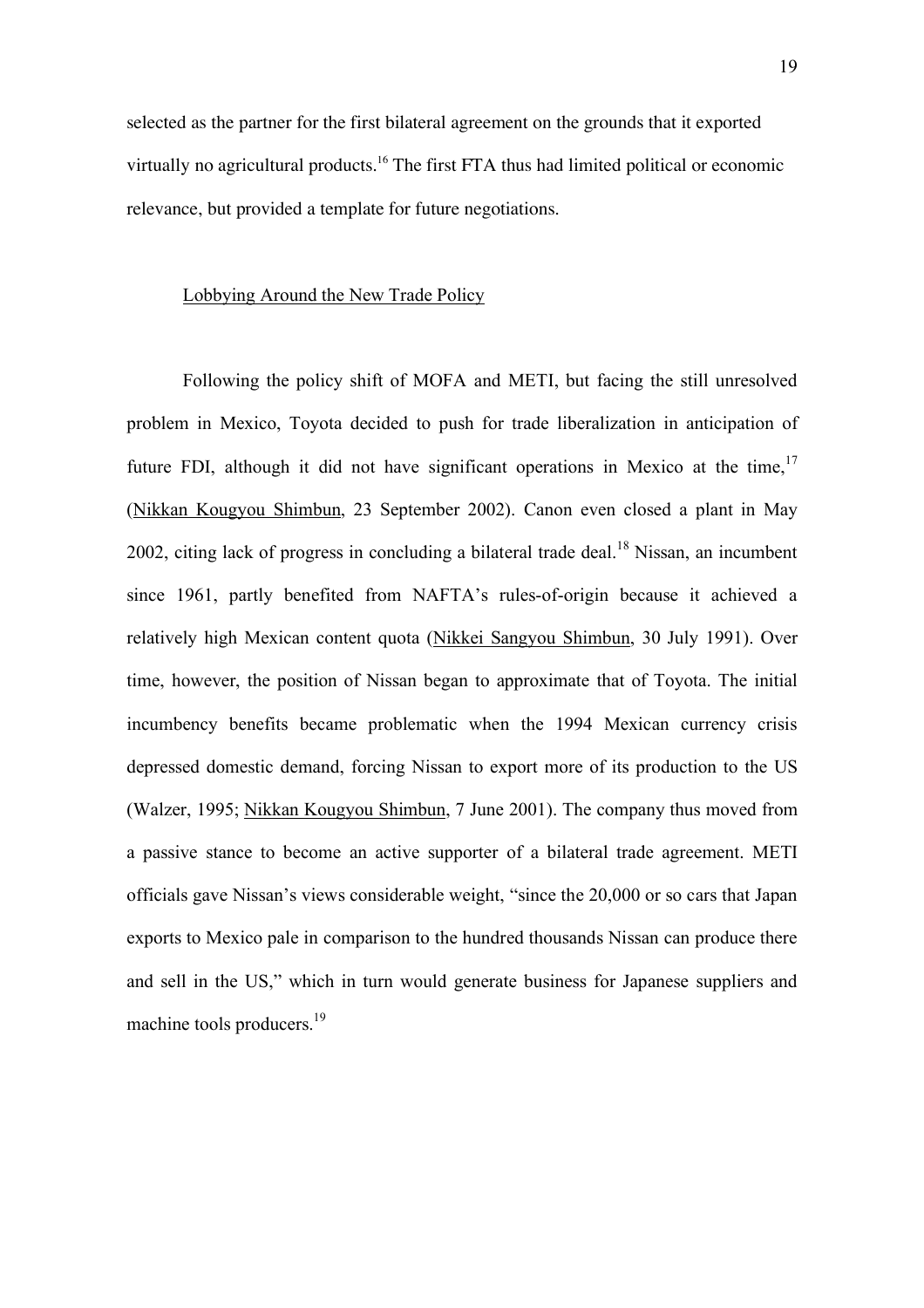Concurrently, the Mexican branch of the Japanese Chamber of Commerce and Industry lobbied METI to conclude an FTA (Nihon Keizai Shimbun, 31 July 2003). Keidanren called for the speedy conclusion of a Japan-Mexico FTA in policy paper in 1999 and 2000, specifically stressing the need to shorten lead-times of production by initially importing parts from Japan, as well as emphasizing the increasing difficulties of Japanese upstream producers of steel, chemicals and plant equipment in the Mexican market.<sup>20</sup> Similar lobbying efforts were made by the Japan Business Council for Trade and Investment Facilitation (boueki toushi enkatsu kyougikai) and the Japan Machinery Centre for Trade and Investment (JMCTI), which called for an FTA as a result of a survey on problems relating to trade and investment in the Asian and Pacific Countries.<sup>21</sup>

The emergent coalition in support of an FTA matches the predictions made earlier. The most vocal supporters were firms using Mexico as an export-platform, and their suppliers of intermediate and capital goods. There is less evidence of calls for an FTA by exporters of finished goods. Apparently, the Mexican export market by itself did not warrant such lobbying efforts.

In June of 2001, a joint Japanese-Mexican tripartite study group was convened to provide an assessment of the potential effects of an FTA between the two countries. The group eventually published a report that underlined the need for an agreement to counter the effects of NAFTA. At the October 2002 APEC meeting in Los Cabos, President Fox and Prime Minister Koizumi agreed to launch official negotiations in November (Nihon Keizai Shimbun, 27 October 2002). Unlike Singapore, however, Mexico is a major supplier of agricultural products: 19 per cent of its exports to Japan are pork meat. This prompted an immediate reaction from LDP constituents in rural areas, including two

20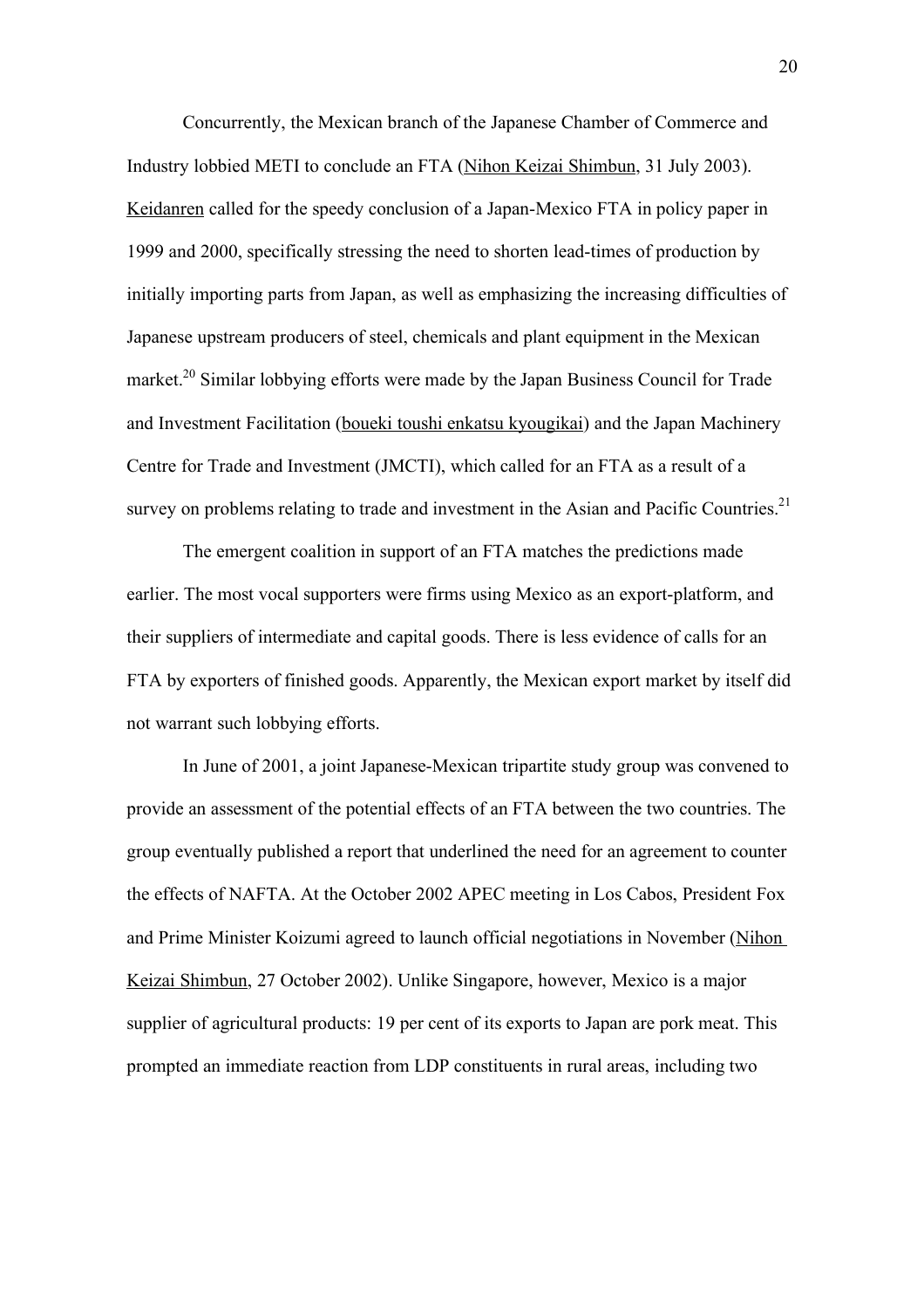visits by the President of the Japanese association of agricultural cooperatives Zenchu to the office of Cabinet Secretary Fukuda in November of 2002, and the distribution of policy papers to LDP parliamentarians in April 2003 (Nihon Keizai Shimbun, 12 December 2002; Nikkei Weekly, 19 May 19 2003). While the conclusion of the Japan-Mexico Economic Partnership Agreement was scheduled for Presidents Fox's visit to Tokyo in October 2003, a delay of several months was necessary due to disagreements over the degree of agricultural liberalization. The key to striking a deal, as predicted, was to carve out the 'sensitive' pork imports into Japan. Using a complex formula, Japan not only limits imports to a quota, but also applies a tariff that brings up the price of Mexican pork to the Japanese 'gate price' guaranteed to domestic farmers.<sup>22</sup> The exclusion of most agricultural trade shows that Japanese farmers and their representation of interests through the Ministry of Agriculture, Forests, and Fishery (MAFF) is still strong enough to stall METI initiatives for liberalization. Japan's FTA policy is therefore not the result of diminished influence of import-competing sectors or the ministries that represent their interests. More likely, FTAs allow agricultural protectionism to persist when it would difficult to maintain in the WTO.

By contrast, labour unions were less active in their opposition to the FTA. Although officially critical of the agreement with Mexico,<sup>23</sup> they did not ally against it with agricultural groups. Labour opposition against later FTA initiatives, however, was expressed through the Ministry of Health, Labour and Welfare.

The relevance of the Japan-Mexico FTA goes beyond its immediate economic impact. Mexican negotiators drew frequently on their experiences with NAFTA and the EU-Mexico FTA, forcing METI bureaucrats to become familiar with these agreements.<sup>24</sup>

21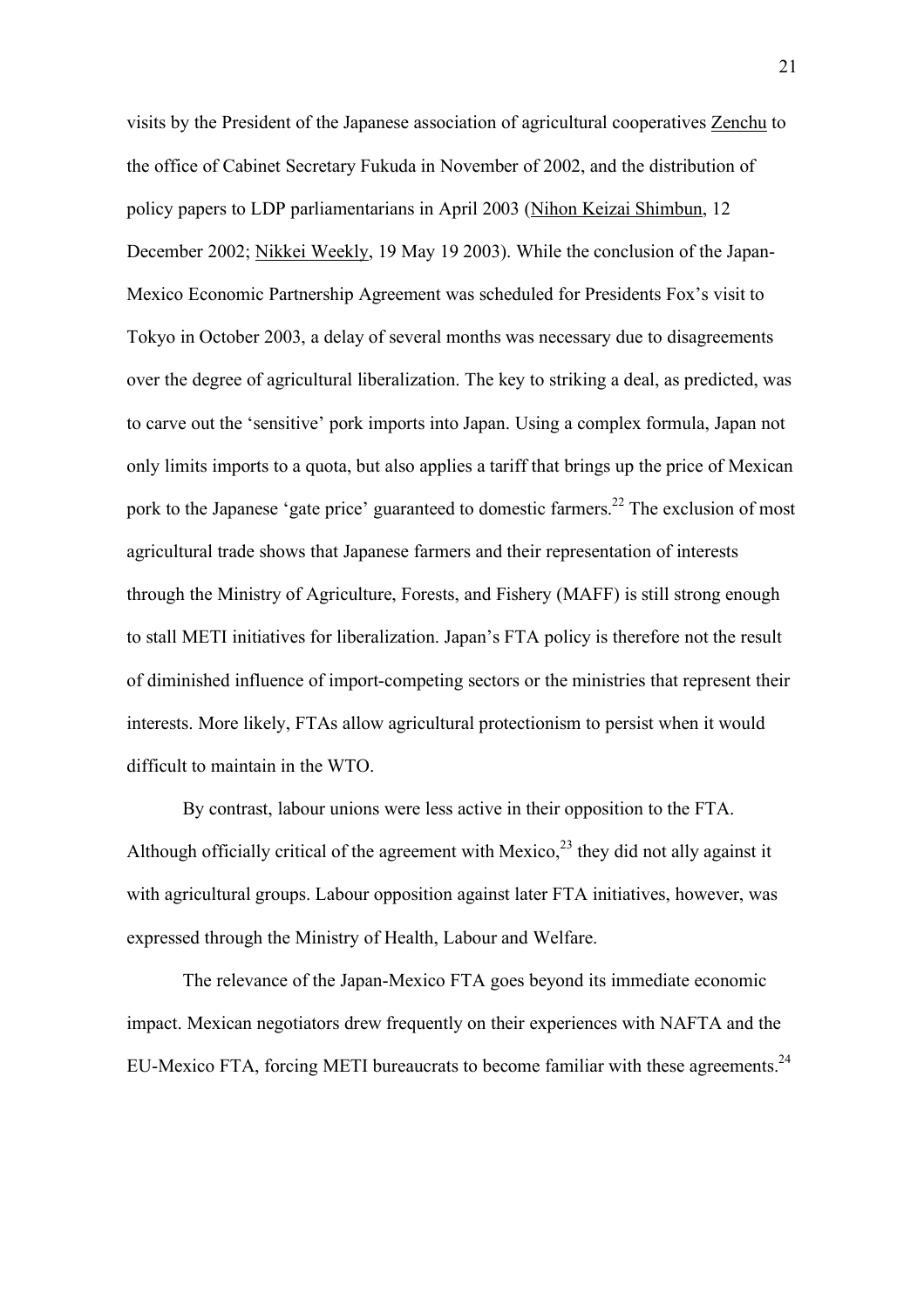Most importantly, high METI officials were convinced that to prevent a repetition of the experience of Japanese firms in Mexico in other countries, Japan would have to pursue FTAs proactively. These efforts became urgent because of changes of host country policies in Southeast Asia, partly stimulated by the Asian Financial Crisis. The following section focuses on the case of Japan's FTA initiative with Thailand, a country that is quickly becoming an important export-platform for Japanese firms.

The Proactive Pursuit of FTAs: Supporting Japanese Firms in Thailand

In Southeast Asia, the 'contagion' of the Asian Financial Crisis forced countries to try to attract more FDI rather than volatile portfolio investment. The crisis thus boosted a process of investment liberalization that had come off a slow start in the early 1990s (Yoshimatsu, 1999), and gave further impetus to the development of the ASEAN Free Trade and ASEAN Investment areas (Nihon Keizai Shimbun, 7 October 1998, 10 December 1998). It rapidly altered the environment for Japanese firms with existing operations in Asia that had been set up under restrictive host country policies. The liberalization efforts thus show important parallels to those undertaken by Latin American countries, in particular Mexico. METI and MOFA proactively pursue FTAs with these countries to provide support to Japanese firms, buttressing a reorientation towards exports.

Although Thailand based its economic development to a great extent on FDI, the country originally imposed strict requirements on manufacturing investment. Japanese FDI was oriented towards regional markets rather than exports, with about 60 per cent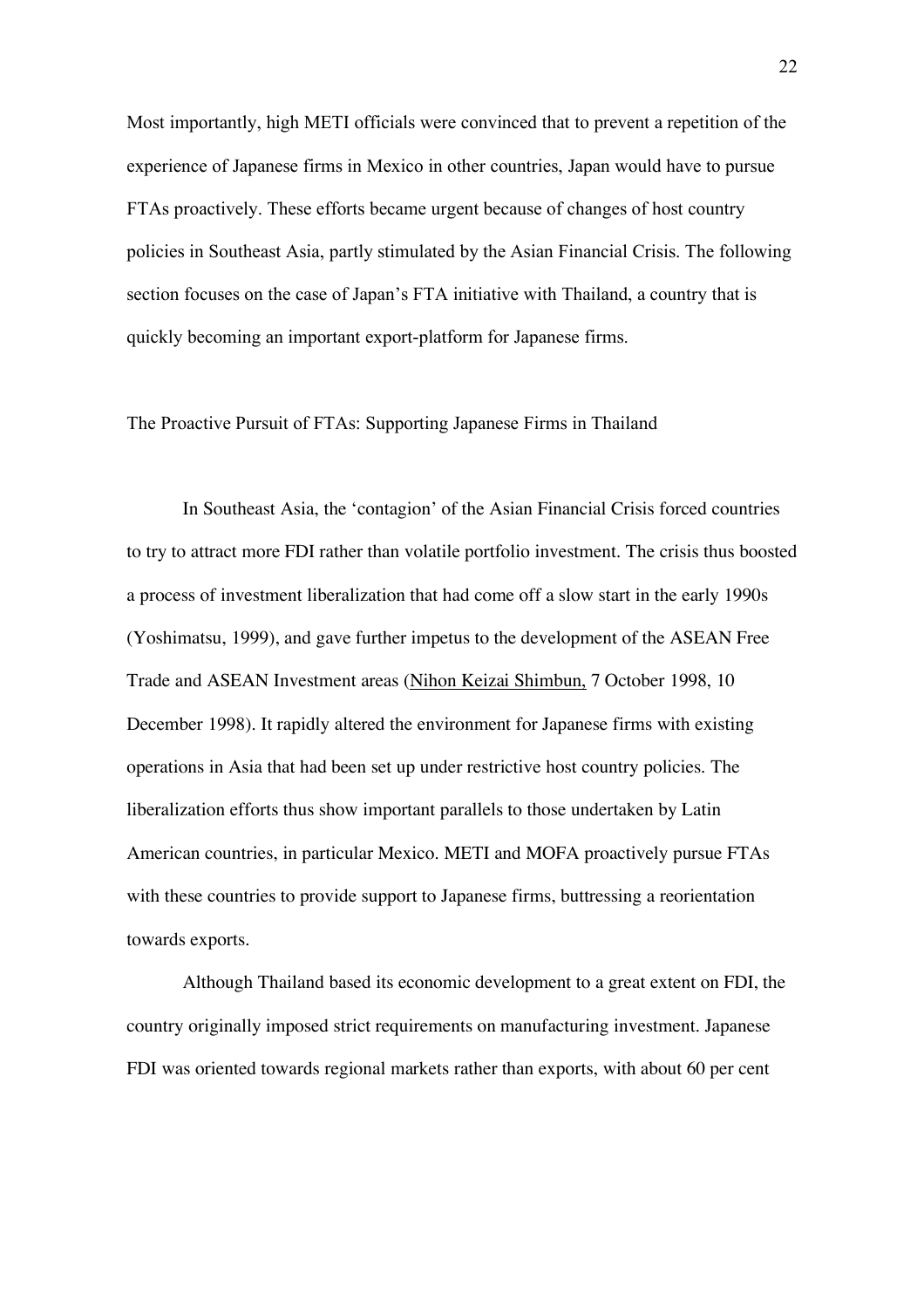targeting regional sales (Japan Bank for International Cooperation (JBIC), 2003: 18; METI Overseas Activities of Japanese firms, cited in Kitamura, 2003: 22). In the automobile industry, Japanese investment began in the 1970s under tightly constrained conditions. The host country government mandated ever-higher local content quota (Doner, 1991: 40-63; Humphrey and Oeter, 2000: 59-60), making it difficult to achieve efficient production scales and driving up prices for domestic sales as a result. Consequently, Japanese manufacturers built their regional production networks around host country policies whereby locally produced parts could be sourced tariff-free within ASEAN, provided local content quota were fulfilled (Yoshimatsu, 1999, 2002). In an implicit bargain, these schemes also acted as a barrier to the entry of competitors (Doner, 1997: 112), because the small market size required large, 'commanding' shares to be efficient. As a result, as of 1992, Japanese affiliates accounted for 94 per cent of production in Thailand (Hatch and Yamamura, 1996: 37). Likewise, in Malaysia and Indonesia, combined imports and local assembly by Japanese firms accounted for 70-95 per cent of all auto sales (Mukai, 1997; Noble, 2002; Takeuchi, 1993). Although Japanese firms supported further integration of ASEAN markets to achieve economies of scale (Yoshimatsu, 1999), both Honda and Yamaha at the time expressed the hope that they could forestall further liberalization of external ASEAN tariffs.<sup>25</sup>

In comparison, the electronics sector in Thailand is characterized by a much stronger presence of US firms and production networks. Yet, whereas US firms initially sought local low-cost suppliers to produce for re-export to other advanced markets, much Japanese investment served nascent regional markets (Borrus, 1999: 220).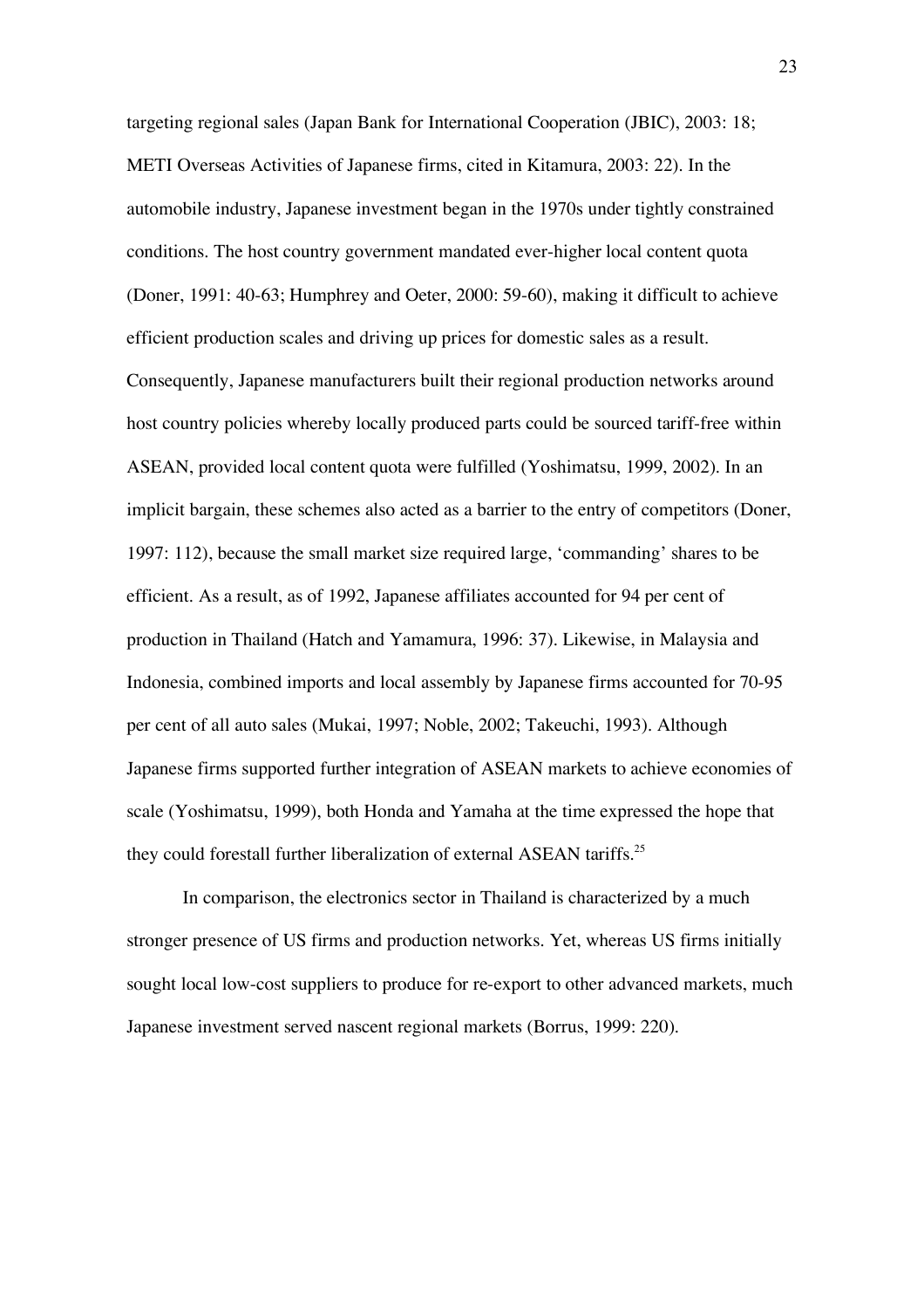Until the mid-1990s, Japanese investment was thus primarily tariff-jumping, oriented towards host country markets, and put a low emphasis on exports. Yet in the wake of the Asian Financial Crisis, the conditions for Japanese FDI changed. Slumping demand and trade liberalization begun to affect Japanese production networks, while Korean and Western firms began to make inroads into previously uncontested markets (Noble, 2002). In the ASEAN-Five,  $^{26}$  non-Japanese firms increased their share of the passenger car market from 5-10 per cent to 25-30 per cent compared to the early 1990s, prompting Ford and GM to make new investments that competed with Japanese incumbents in local markets (Yoshimatsu, 2002).

At the same time, host country governments liberalized the investment environment in order to attract more FDI. Thailand made bold steps towards liberalization of the investment regime, partly as a requirement of the IMF support package, $2^7$  and abolished limits on equity holdings by foreigners in 1998. Likewise, it eliminated the 30 per cent export requirement necessary to qualify for an exemption from import duties on goods used in local manufacturing. (United Nations Conference on Trade and Development, 1998: 342, Nihon Keizai Shimbun, 10 December 1998).

Under these circumstances, Japanese firms could no longer maintain their old business model. Host country liberalization created a stiff wind of competition and eliminated the rents earned in protected markets, while falling currencies diminished purchasing power. At the same time, however, the depreciation of the Thai Baht created the prospect of a highly competitive production for export, with unit costs reaching comparable levels to those in China (Nihon Keizai Shimbun, 17 November 1998).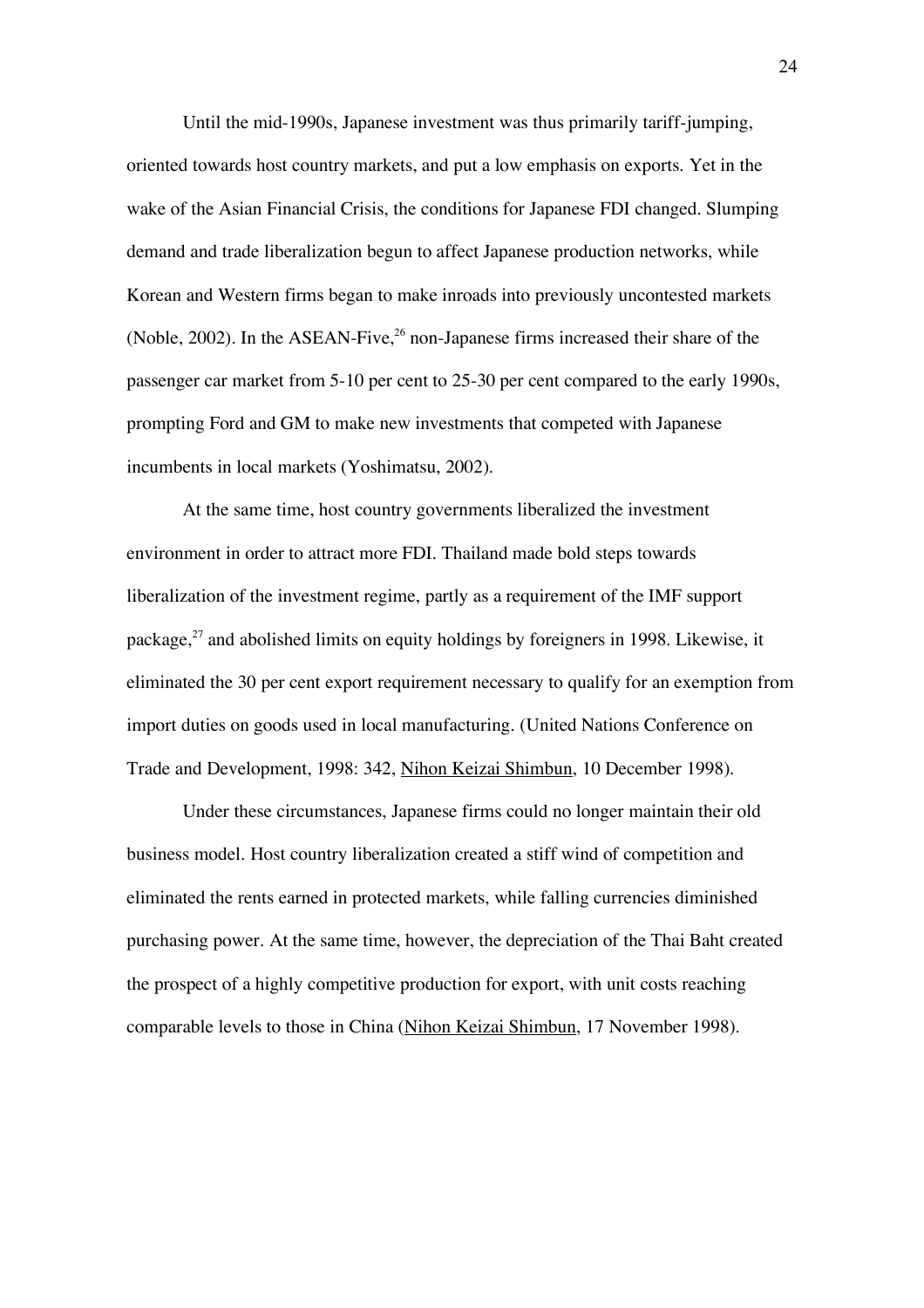Japanese automotive firms reacted quickly. Already before the crisis, the expansion of automotive parts production for export to Japan had accelerated. Firms began a rapid process of centralization and restructuring of their operations in Thailand to achieve high capacity utilization rates (Kagaku Kougyou Nippou, 8 September 2003; Nikkei Bijinesu Daily, 12 February 2004). In an unprecedented development, Japanese manufacturers began to ship finished cars to the home market. The striking trend becomes apparent in figure 1. While no separate data on the exports of Japanese auto and auto parts manufacturers from Thailand to Japan is available, it is safe to assume that virtually all are shipments of Japanese-owned producers, given the notorious lack of success of foreign brands in Japan. Exports of parts and complete vehicles grew exponentially within a short time, although it should be noted that the overall volume is still low.

--- Figure 1 about here ---

Besides taking up the production of passenger cars for the Japanese market, all major manufacturers developed and started to implement plans to use Thailand as an export platform for other markets (Nikkan Jidousha Nyuusu, 22 March 2003). Concurrent with the start of FTA negotiations with Thailand, Japanese firms announced plans for significant investments in the country. Toyota confirmed the production of the "IMV International Multipurpose Vehicle," a light pickup truck for exports to markets in Europe as well as important developing countries (Nikkei Bijinesu Daily, 8 August 2004).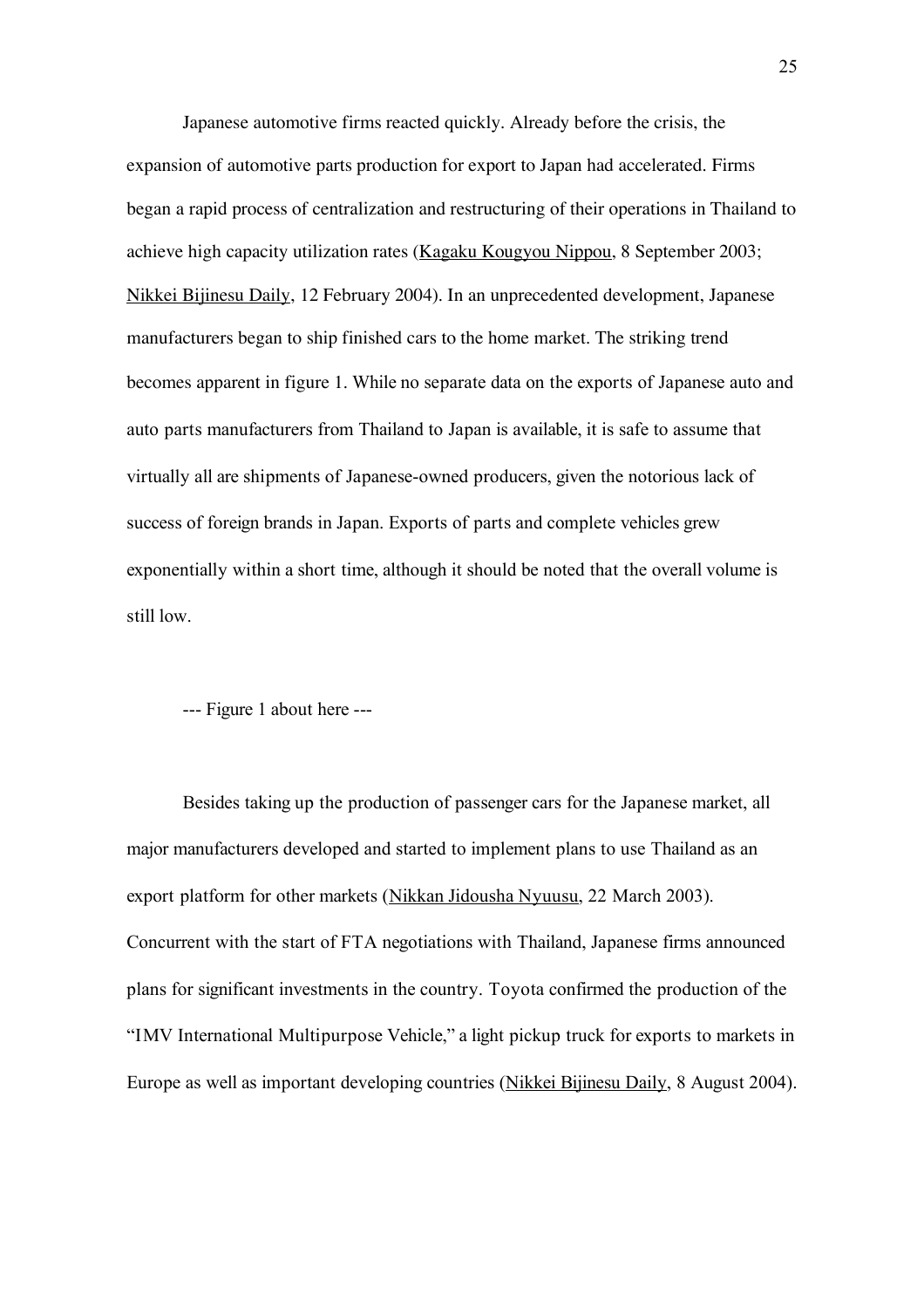Suppliers closely affiliated with the group such as Aisin Seiki, Aichi Steel, NSK and Denso prepared to quickly increase production (Nikkei Bijinesu Daily, 12 February 2004; Nihon Keizai Shimbun 24 August 2004). Initial plans proved to be too conservative, motivating Toyota to increase production capacity from 140,000 to 260,000 units per year (Nihon Keizai Shimbun, 7 May 2004). Nissan presented plans to expand production capacity in Thailand by over 50 per cent (Nihon Keizai Shimbun, 3 July 2004). Honda considered building a second plant for its small, environmentally friendly car model marketed as "Life" in Japan, because its current factory operated at full capacity (Nihon Keizai Shimbun, 6 December 2004). Even struggling automaker Mitsubishi announced a capacity expansion of 30 per cent because of the rising demand for pickup trucks in Europe (Nihon Keizai Shimbun, 25 August 2004).

Japanese electronics firms, having replicated the production network strategy of the automobile sector, were affected by the same forces when host countries began to liberalize their markets, although many of the new entrants were in fact local companies in Korea, Singapore and Malaysia (Borrus, 1999: 224). Although many firms also produced in China, Japanese multinationals were not willing to abandon Southeast Asia as a production base, likely because operations in the ASEAN countries tend to be more profitable than those in China (JETRO survey, cited in Mainichi Economist, 15 July 2003). In consumer electronics, Thailand's wage and currency advantages attracted investment that in the past would have gone to Malaysia or Singapore (Nikkei Weekly, 3 May 2004). Similar developments affected the upstream component of Japanese investment in the chemical industry (Nikkan Kougyou Shimbun, 26 May 2000).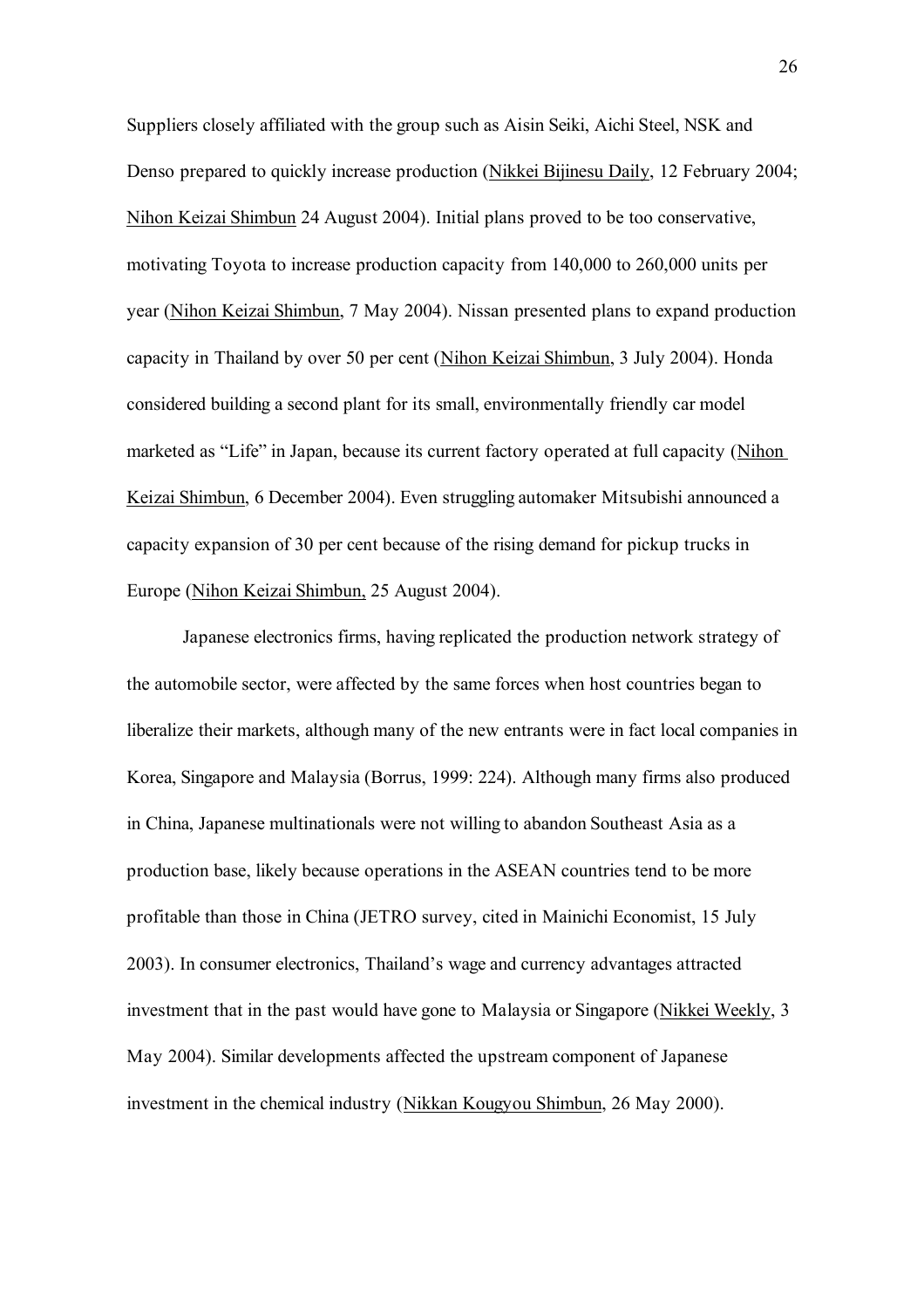The changes in the operations of Japanese firms in Thailand were quickly relayed to MITI bureaucrats, who in 1999 began a formal study on how to offer government support for firms in a changed environment (Nikkan Kougyou Shimbun, 22 March 1999). Companies interested in supplying Japanese factories abroad with machinery also expressed their interest in an FTA with Thailand to METI in consultations.<sup>28</sup> Following discussions in the International Trade Policy Bureau as well as the regional bureaus, MITI/METI began to develop plans for an FTA with Thailand.<sup>29</sup> Given the strength of protectionist agricultural groups, however, the success of this policy depends on Japanese firms with investment in Thailand and their chain of suppliers, the central constituency in favour of a free trade agreement.

#### The Political Struggle over an FTA with Thailand

Just like in the case of the Japan-Mexico FTA, a successful negotiating outcome depends on an accommodation of Japanese agricultural pressure groups. Unlike Mexico, however, Thailand produces rice, the most sensitive product, as well as several other agricultural exports that hurt important lobbies in Japan.

Together with LDP politicians of the infamous nourin zoku, or farm and forestry tribe, MAFF managed to delay negotiations that were scheduled to start in June 2003 after the visit of the Thai Prime Minister to Japan (Nihon Keizai Shimbun, 9 June 2003) by almost seven months. In addition, MAFF officials publicly discussed the possibility of a blanket exclusion for rice as a precondition for an FTA with Thailand (Nihon Keizai Shimbun, 9 June 2003; Nikkei Weekly, 15 December 2003). To still approach close to 90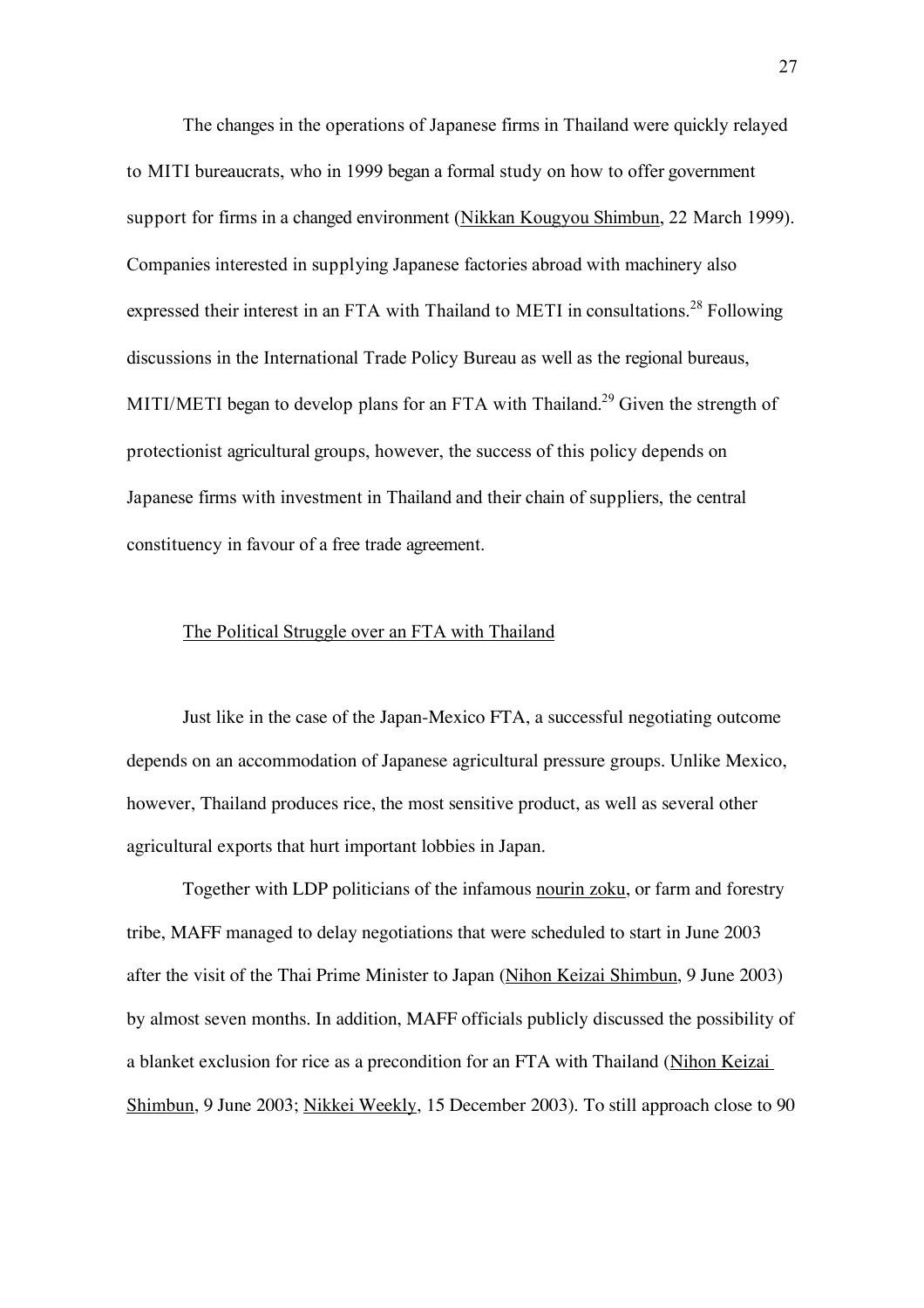per cent coverage of trade and comply with WTO Art. 24 requirements, the remaining agricultural trade would have to be completely covered.<sup>30</sup> Boneless chicken, the second major export commodity, therefore became a stumbling block (Nikkei News, 6 August 2004).

To counter the protectionist groups, several industries organized a concerted lobbying effort. Keidanren acted as vanguard of these firms' interests in the public battle, starting with a November 2003 policy statement that requested the pursuit of FTAs with the advanced ASEAN countries.<sup>31</sup> During the following months, the association called for the speedy conclusion of an FTA, warning that US firms were outcompeting Japanese firms in terms of using Thailand as production base because of the better investment conditions afforded to US firms under the US-Thailand Treaty of Commerce and Navigation (Nihon Keizai Shimbun, 18 April; 12 May 2004). Similar demands had been repeatedly raised by the Japan Business Council for Trade and Investment Facilitation in a policy paper submitted to METI (Hideya, 2003). After mentioning the initiative for an FTA as positive step, the paper also addressed the issue of intermediate and capital goods exports to Thailand:

> "[Regarding electronics parts, ball bearings and rubbers] it is requested that a further cut in tariff rates be undertaken (…), keeping in mind the materials that cannot be produced in Thailand. Furthermore, the tariffs on cutting tools ought to be reduced rapidly. (…) On auto parts, the duty ranges from 5 to 42 per cent, necessitating a significant reduction."

28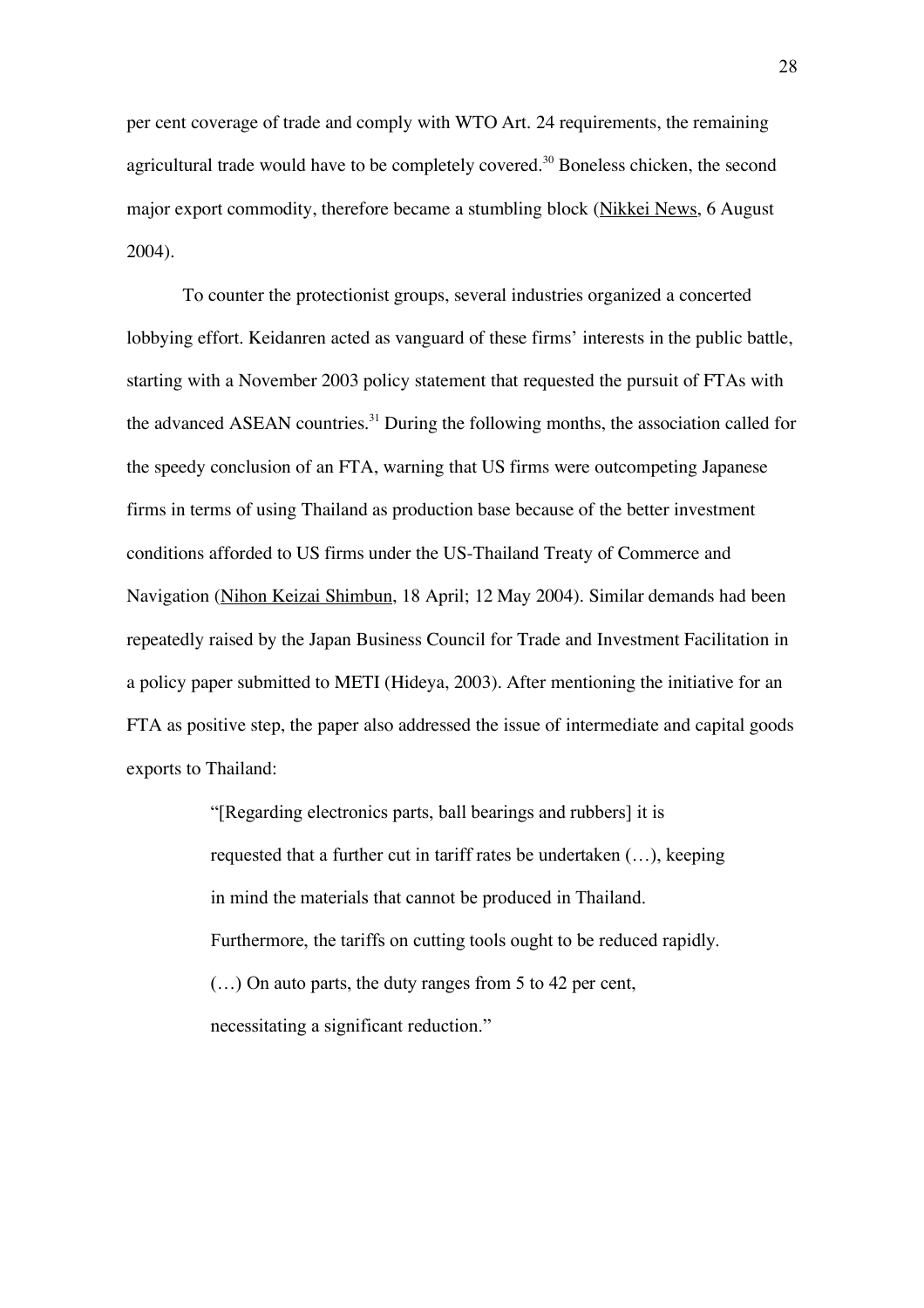As these demands show, using Thailand as an export basis would be greatly facilitated by a reduction of host country tariffs, reflecting the fact that compared to their direct competitors, Japanese electronics firms still source much more inputs from their home country (Arimura, 2002; Guerrieri, 2000), leading to ratios of 85-90 per cent of trade within the firm or with close affiliates (Ernst, 2000: 83).

Concern about the effect of a foundering of FTA negotiations were voiced by representatives of the textile industry (Nihon Keizai Shimbun, 9 June 2003), a sector with significant overseas production in Southeast Asia.<sup>32</sup> Again, manufacturers cited the importance of lowering barriers on intermediate goods (Nikkei Weekly, 15 December 2003). The Japanese Chamber of Commerce in Bangkok warned that Japan would fall behind in its international competitiveness without an FTA with Thailand (Toyo Keizai Weekly, 29 November 2003, 80).

Negotiations began in February 2004 in Bangkok, with initial Japanese proposals focusing on improving the Thai investment environment for Japanese firms by guaranteeing national treatment (Nikkei News Service, 17 February 2004). MAFF indeed sought and obtained an exclusion of rice from the negotiations (Nihon Keizai Shimbun, 10 June 2004, 10 October 2004). Reflecting the interests of Japanese automotive manufacturers, the Japanese negotiating team began pushing for a reduction of tariffs on cars and parts (Nihon Keizai Shimbun, 31 October 2004). This demand was publicly supported by Keidanren Chairman Okuda, also President of Toyota Motors, who toured the ASEAN countries to muster business support for free trade agreements (Nihon Keizai Shimbun, 1 November 2004).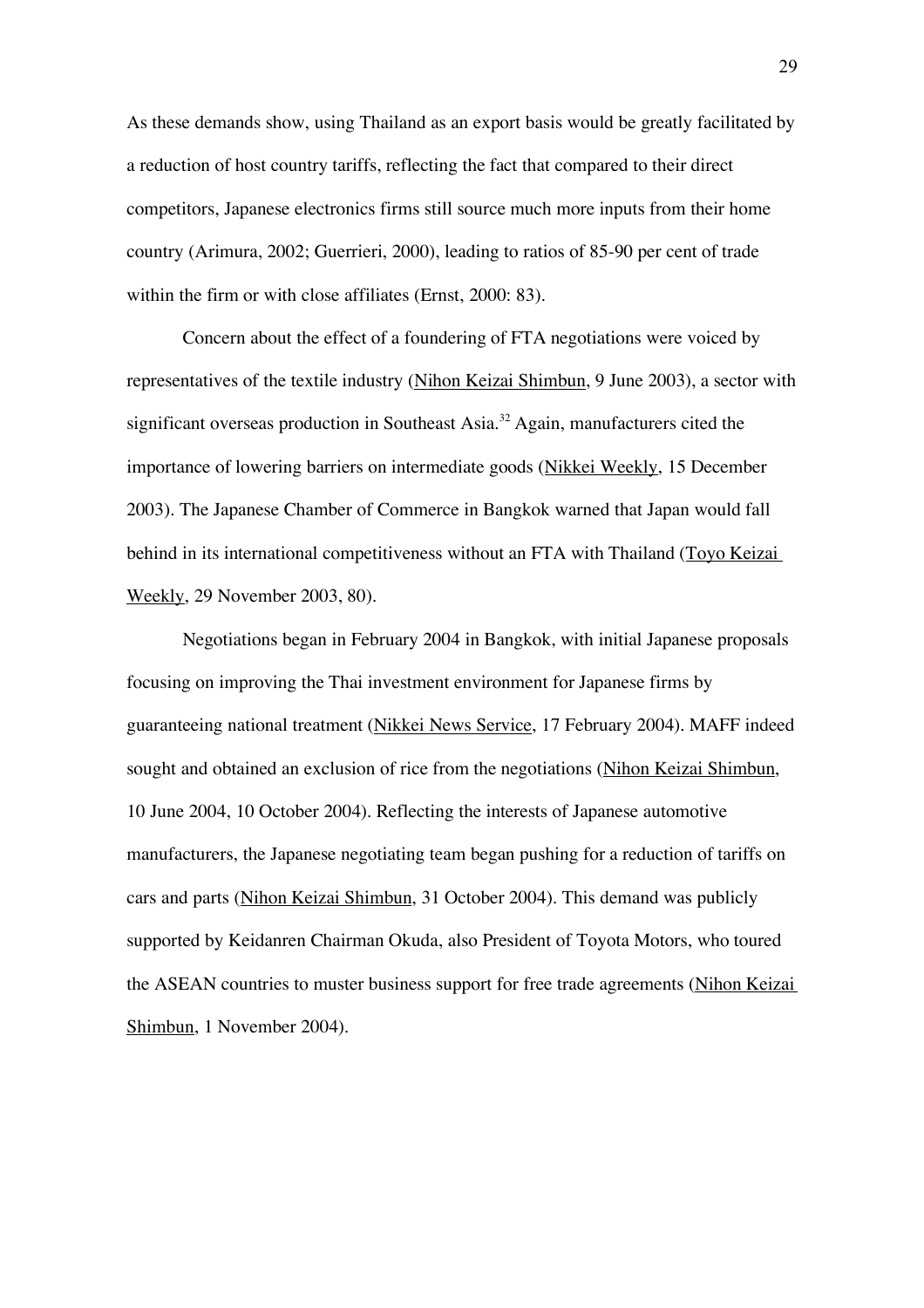Although the outcome of the negotiations is still open, it is evident that the industry interests supporting the initiative for an FTA with Thailand focus primarily on FDI. The ministries advancing the cause of bilateral free trade, MOFA and in particular METI, receive crucial backing from those industries that have direct stakes in improving the investment environment in Thailand and lowering tariffs on intermediate goods. Taking up demands by Japanese firms, METI bureaucrats advance the FTA policy to strengthen the position of Japanese firms vis-à-vis their competitors from other countries. At the same time, the weak disciplines imposed by the WTO on FTAs allow the continued protection of import-competing agricultural producers.

## The China Factor: Strategic Competition?

As argued, Japan's FTA initiatives reflect a global trend towards bilateral trade agreements. Remarkably, China has recently joined this bandwagon by negotiating a regional FTA with the ASEAN countries. Reversing the usual order, a basic agreement was signed in 2002, while negotiations lasted until November 2004. Schedules for liberalization, however, are not to be completed until 2010. To give momentum to the talks, China offered an "early harvest," whereby the tariffs on about 200 agricultural products were eliminated, with only minimal reciprocal liberalization required of Cambodia, Myanmar, Laos and Vietnam (Lim, 2003).

While some authors have argued that FTAs with ASEAN are signs of a competition between Japan and China (Hund, 2003: 411), the above discussion shows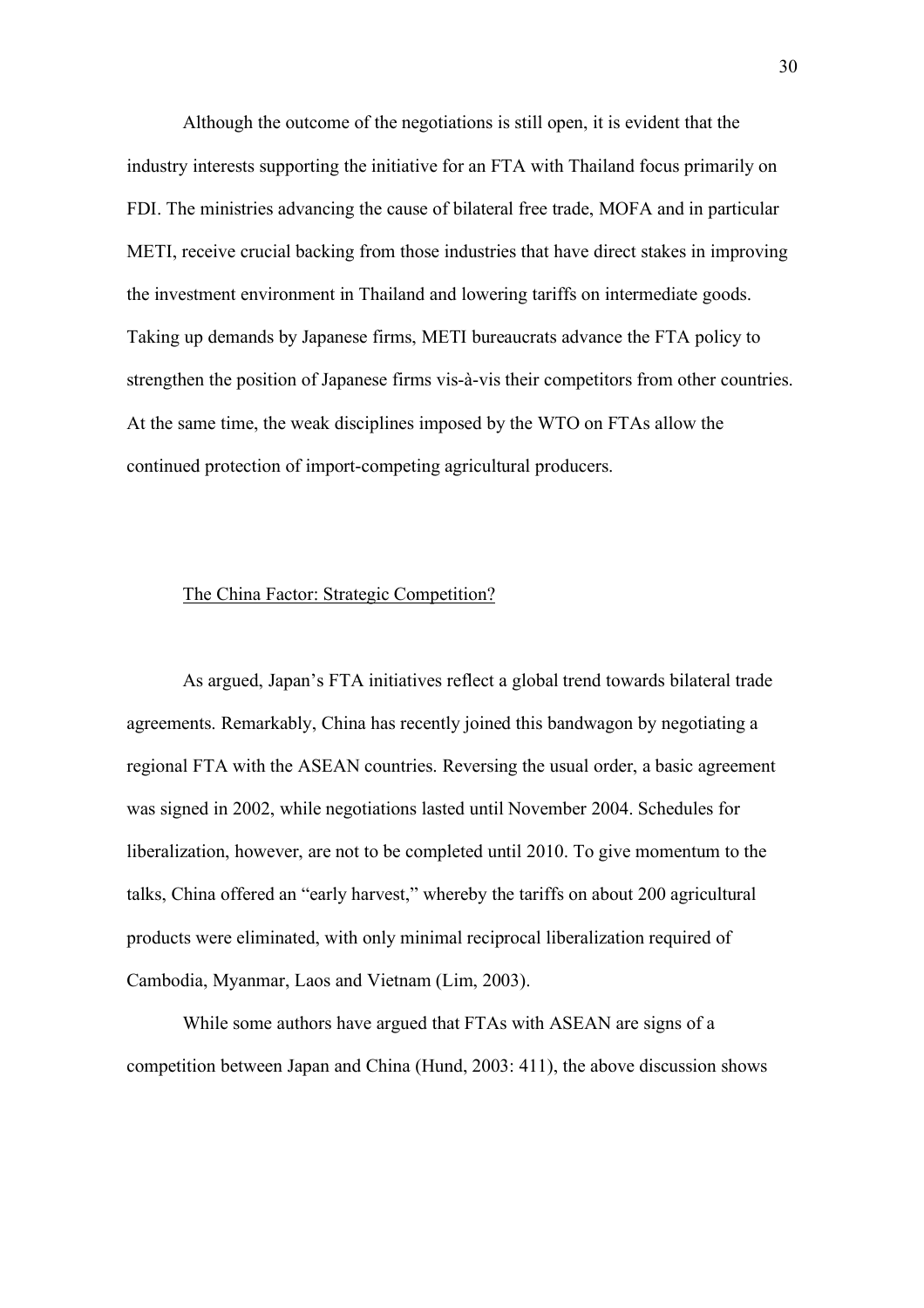that the Japanese policy shift predates the Chinese initiative, first announced in November 2000, by at least two years: At that point, Japan had already entered into negotiations with Singapore. Still, Chinese moves have spurred on Japanese policymakers to match diplomatic initiatives,<sup>33</sup> and may help the pro FTA constituency in Japan overcome domestic resistance.

### Conclusion

Japan's new bilateral trade initiatives have to be seen in the context of a global phenomenon: the rapid proliferation of preferential trade agreements, in particular between developed and developing countries. The new 'multilayered' trade policy thus follows the lead of US and European trade policy towards liberalizing developing countries. Yet, as the case study of the Japan-Mexico FTA shows, it is also a defensive reaction to these policies. Japanese policymakers worried about the effect of other countries' FTAs on the competitiveness of Japanese firms. These concerns, however, did not revolve primarily around exports, but focused on the effects of competitors' FTAs on firm operations in developing countries.

The argument in this article can be extended in two directions. First, much FDI from developed to developing countries is in services rather than manufacturing. Such FDI does not create trade in intermediate goods. Nevertheless, if service trade is liberalized preferentially, imperfectly competitive market structures may result in comparable reactions. This issue cannot be addressed based on the Japanese cases, given that Japanese FDI is concentrated in manufacturing, especially in electronics and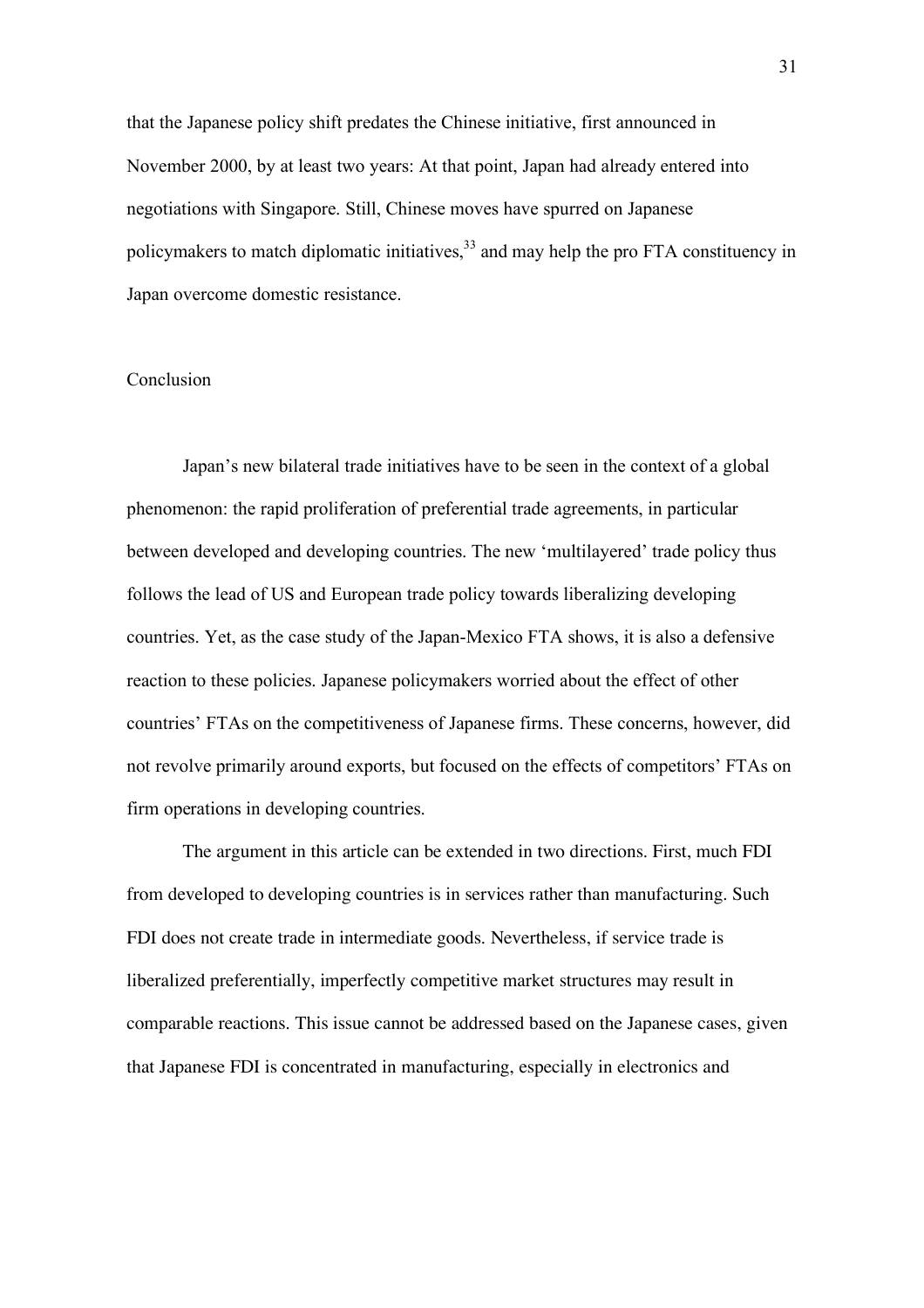automobiles. Second, since Japanese multinational firms were latecomers in vertically integrated operations, cases studying the lobbying by EU and US firms for FTAs would offer support for the argument if these firms could be shown to move earlier and make greater lobbying efforts than their Japanese counterparts. Such questions remain to be addressed by future research.

 $<sup>7</sup>$  An overview is available provided by the Canadian Legal Information Institute at</sup>

http://www.canlii.org/ca/regu/sor94-14/ <sup>8</sup>

 $15$  Interview with MOFA official, Tokyo, March 2003.

 $^{27}$  The respective letters of intent were sent to the IMF by the Thai government on 26 May and 25 August 1998. See http://www.imf.org/external/np/loi/052698.htm and

<sup>30</sup> Interview with MOFA official, Tokyo, March 2003.

<sup>|&</sup>lt;br>|<br>|  $h$  http://www.wto.org/english/tratop\_e/region\_e/sem\_nov03\_e/boonekamp\_e.ppt

<sup>&</sup>lt;sup>2</sup> Calculated based on Statistics Canada (1999) <u>World Trade Analyzer</u>, Ottawa, ON.

<sup>&</sup>lt;sup>3</sup> See for example Munakata's editorial at

http://www.brookings.edu/views/articles/fellows/munakata\_20020710.htm, accessed 15 February 2005.

<sup>&</sup>lt;sup>4</sup> See Fontagné and Freudenberg (1997) for a detailed analysis of vertical versus horizontal trade in similar goods. 5

MITI was subsequently reorganized and renamed Ministry of Economy, Trade and Industry (METI).

 $6$  Interview with former senior MITI official, Tokyo, November 2002.

<sup>&</sup>lt;sup>8</sup> 'Keidanren Views on the GATT Review of NAFTA,' 1994, available at

http://www.keidanren.or.jp/english/policy/pol003.html. Accessed September 25, 2003.

<sup>&</sup>lt;sup>9</sup> Interview with former senior MITI official, Tokyo, November 2002.

<sup>&</sup>lt;sup>10</sup> See Krauss (2003) for a differing account.<br><sup>11</sup> Following Japanese convention, the surname is put first here and in other instances.

<sup>&</sup>lt;sup>12</sup> Interview with senior METI official, Tokyo, December 2002.

 $13$  Interview with former senior METI official, Tokyo, December 2002.<br> $14$  Interview with MOFA official, Tokyo, February 2003.

<sup>&</sup>lt;sup>16</sup> In the words of one METI official, 'we decided to first throw a screwball.' Interview with senior METI official, Tokyo, November 2003.<br><sup>17</sup> Interview with METI official. Tokyo. December 2002.

<sup>&</sup>lt;sup>18</sup> Interview with METI official, Tokyo, January 2003.

<sup>&</sup>lt;sup>19</sup> Interview with METI officials, Tokyo, January 2003.

<sup>20</sup> http://www.keidanren.or.jp/japanese/policy/pol226/index.html,

http://www.keidanren.or.jp/japanese/policy/2000/016.html accessed Dec 22, 2003.<br><sup>21</sup> http://www.jmcti.org/cgibin/list\_ind.cgi?Kind=Country&code=351&category=25, accessed December 16, 2003.

<sup>&</sup>lt;sup>22</sup> See notes 2. b) ii) of the Schedule of Japan. The respective tariff class is 0210.11-.13 (meats of swine).<br><sup>23</sup> See for example http://www.jtuc-rengo.or.jp/new/ download/2004-2005/pdf/part2-1-3.pdf.<br><sup>24</sup> Interview wi

 $^{25}$  Interviews with MOFA and METI officials, Tokyo, March 2003.

<sup>26</sup> Indonesia, Malaysia, Thailand, Philippines, Singapore

http://www.imf.org/external/np/loi/082598.htm, accessed 15 December 2003.

<sup>&</sup>lt;sup>28</sup> Interview with representatives of the Japan Machinery Export Association, Tokyo, March 2003.<br><sup>29</sup> Interview with METI officials, Tokyo, December 2002.

<sup>31</sup> http://www.keidanren.or.jp/japanese/policy/2003/114.html